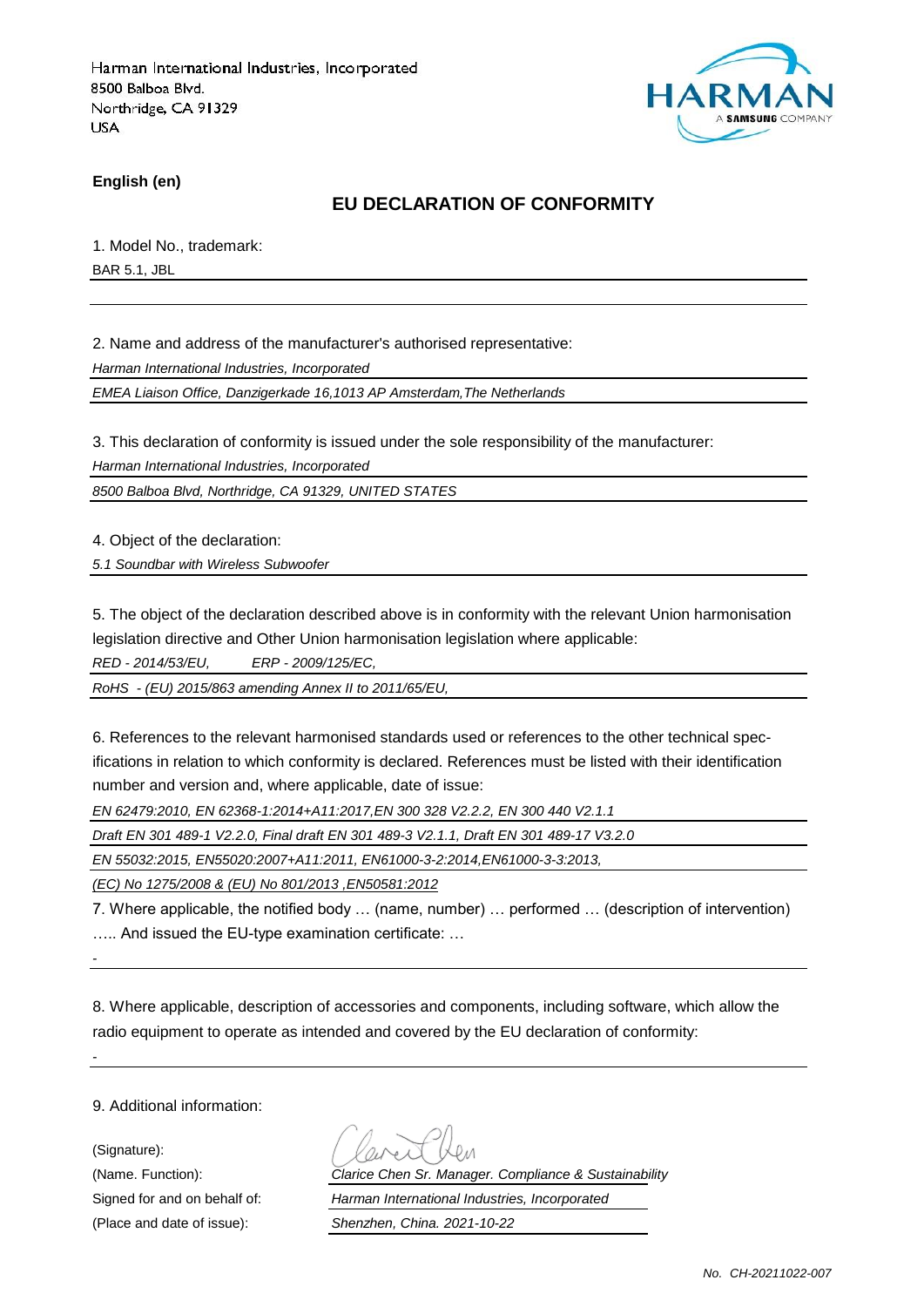

#### **UK DECLARATION OF CONFORMITY**

1. Model No., trademark:

*BAR 5.1, JBL*

2. Name and address of the manufacturer's authorised representative:

*Harman International Industries, Incorporated*

*Ground Floor, Westside 2, London Road, Apsley, Hemel Hempstead, Hertfordshire, HP3 9TD, United Kingdom.*

3. This declaration of conformity is issued under the sole responsibility of the manufacturer:

*Harman International Industries, Incorporated*

*8500 Balboa Blvd, Northridge, CA 91329, UNITED STATES*

4. Object of the declaration:

*5.1 Soundbar with Wireless Subwoofer*

5. The object of the declaration described above is in conformity with the relevant Union harmonisation legislation directive and Other Union harmonisation legislation where applicable:

*Radio Equipment Regulations 2017*

*The Ecodesign for Energy-Related Products and Energy Information (Amendment) (EU Exit) Regulations 2019*

*The Restriction of the Use of Certain Hazardous Substances in Electrical and Electronic Equipment Regulations 2012*

6. References to the relevant harmonised standards used or references to the other technical specifications in relation to which conformity is declared. References must be listed with their identification number and version and, where applicable, date of issue:

*EN 62479:2010, EN 62368-1:2014+A11:2017,EN 300 328 V2.2.2, EN 300 440 V2.1.1*

*Draft EN 301 489-1 V2.2.0, Final draft EN 301 489-3 V2.1.1, Draft EN 301 489-17 V3.2.0*

*EN 55032:2015, EN55020:2007+A11:2011, EN61000-3-2:2014,EN61000-3-3:2013,*

*(EC) No 1275/2008 & (EU) No 801/2013 ,EN50581:2012*

7. Where applicable, the notified body … (name, number) … performed … (description of intervention) ….. And issued the EU-type examination certificate: …

8. Where applicable, description of accessories and components, including software, which allow the radio equipment to operate as intended and covered by the EU declaration of conformity:

9. Additional information:

(Signature):

*-*

*-*

(Name. Function): *Clarice Chen Sr. Manager. Compliance & Sustainability* Signed for and on behalf of: *Harman International Industries, Incorporated*

(Place and date of issue): *Shenzhen, China. 2021-10-22*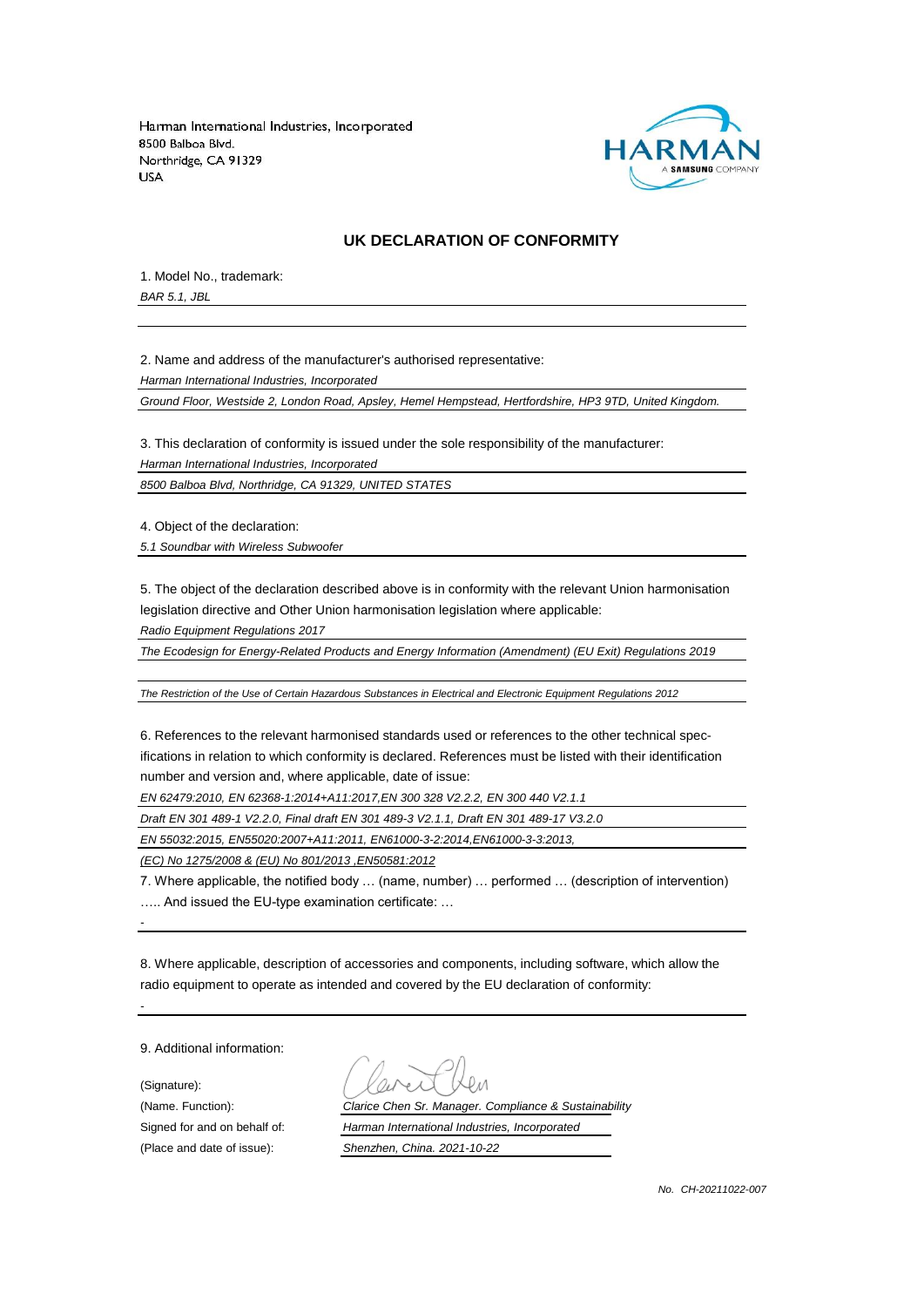

**Български (bg)**

#### **ЕС ДЕКЛАРАЦИЯ ЗА СЪОТВЕТСТВИЕ**

1.Модел No., търговска марка : BAR 5.1, JBL

2. Име и адрес на производителя или на неговия упълномощен представител:

*Harman International Industries, Incorporated*

*EMEA Liaison Office, Danzigerkade 16,1013 AP Amsterdam,The Netherlands*

3. Настоящата декларация за съответствие е издадена на отговорността на производителя:

*Harman International Industries, Incorporated*

*8500 Balboa Blvd, Northridge, CA 91329, UNITED STATES*

4. Предмет на декларацията:

*5.1 Soundbar with Wireless Subwoofer*

5. Предметът на декларацията, описан по-горе, отговаря на съответното законодателство на Съюза за хармонизация Директива и Друго законодателство на Съюза за хармонизация, когато е приложимо: *RED - 2014/53/EU, ERP - 2009/125/EC,*

*RoHS - (EU) 2015/863 amending Annex II to 2011/65/EU,*

6. Позоваване на използваните хармонизирани стандарти или позоваване на други технически спецификации, по отно отношение на които се декларира съответствие.При позоваването трябва да се посочва техният идентификационен номер и версията им и,ако е приложимо,дата на издаване: *EN 62479:2010, EN 62368-1:2014+A11:2017,EN 300 328 V2.2.2, EN 300 440 V2.1.1*

*Draft EN 301 489-1 V2.2.0, Final draft EN 301 489-3 V2.1.1, Draft EN 301 489-17 V3.2.0*

*EN 55032:2015, EN55020:2007+A11:2011, EN61000-3-2:2014,EN61000-3-3:2013,*

*(EC) No 1275/2008 & (EU) No 801/2013 ,EN50581:2012*

7. Когато е приложимо, нотифицираният орган… (наименование, номер)… извърши … (описание на извършеното) … и издаде сертификата за ЕС изследване на типа: …

8. Когато е приложимо, описание на принадлежностите и компонентите, включително софтуер, които позволяват на радиосъоръжението да работи по предназначение и които са обхванати от ЕС декларацията за съответствие:

9. Допълнителна информация:

(подпис):

*-*

*-*

aven Clen

(име, длъжност): *Clarice Chen Sr. Manager. Compliance & Sustainability* Подписано за и от името на: *Harman International Industries, Incorporated* (място и дата на издаване): *Shenzhen, China. 2021-10-22*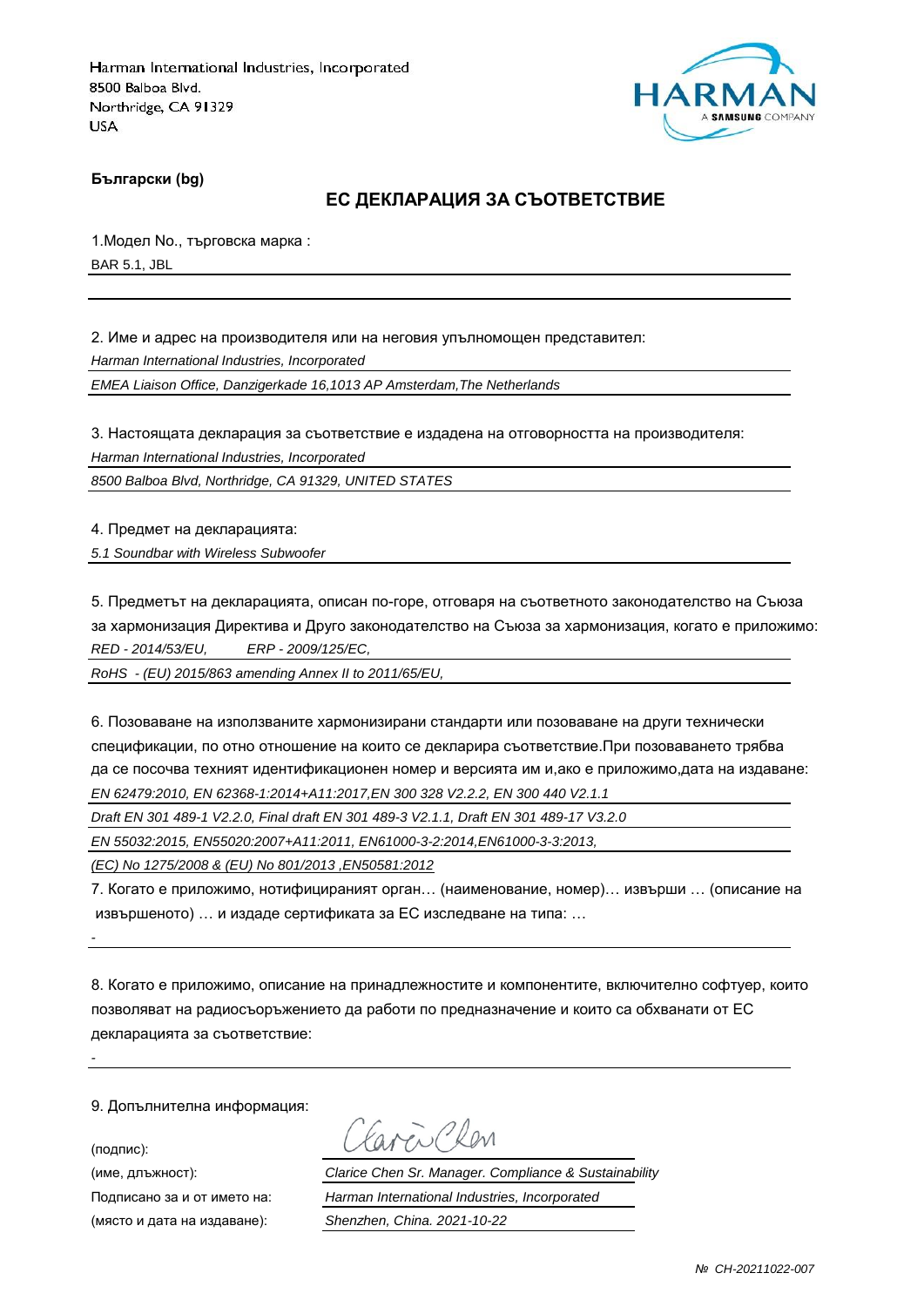

**Deutsch (de)**

### **EU-KONFORMITÄTSERKLÄRUNG**

1. Modell Nr., Handelsmarke: BAR 5.1, JBL

2. Name und Anschrift des Herstellers oder seines Bevollmächtigten:

*Harman International Industries, Incorporated*

*EMEA Liaison Office, Danzigerkade 16,1013 AP Amsterdam,The Netherlands*

3. Die alleinige Verantwortung für die Ausstellung dieser Konformitätserklärung trägt der Hersteller:

*Harman International Industries, Incorporated*

*8500 Balboa Blvd, Northridge, CA 91329, UNITED STATES*

4. Gegenstand der Erklärung

*5.1 Soundbar with Wireless Subwoofer*

5. Der oben beschriebene Gegenstand der Erklärung erfüllt die einschlägigen Harmonisierungsrecht -svorschriften der Union Richtlinie und gegebenenfalls weitere Harmonisierungsrechtsvorschriften der Union: *RED - 2014/53/EU, ERP - 2009/125/EC,*

*RoHS - (EU) 2015/863 amending Annex II to 2011/65/EU,*

6.Angabe der einschlägigen harmonisierten Normen, die zugrunde gelegt wurden, oder Angabe der anderen technischen Spezifikationen, bezüglich derer die Konformität erklärt wird: Dabei müssen die jeweilige Kennnummer,die angewandte Fassung und gegebenenfalls das Ausgabedatum angegeben werden:

*EN 62479:2010, EN 62368-1:2014+A11:2017,EN 300 328 V2.2.2, EN 300 440 V2.1.1*

*Draft EN 301 489-1 V2.2.0, Final draft EN 301 489-3 V2.1.1, Draft EN 301 489-17 V3.2.0*

*EN 55032:2015, EN55020:2007+A11:2011, EN61000-3-2:2014,EN61000-3-3:2013,*

*(EC) No 1275/2008 & (EU) No 801/2013 ,EN50581:2012*

7. Falls zutreffend — Die notifizierte Stelle … (Name, Kennnummer) hat … (Beschreibung ihrer Mitwirkung) … und folgende EU-Baumusterprüfbescheinigung ausgestellt:

8.Falls vorhanden — Beschreibung des Zubehörs und der Bestandteile einschließlich Software,die den bestimmungsgemäßen Betrieb der Funkanlage ermöglichen und von der EU-Konformitätserklärung erfasst werden:

9. Zusatzangaben

(Unterschrift):

*-*

*-*

(Ort und Datum der Ausstellung): *Shenzhen, China. 2021-10-22*

Mi Plan

(Name, Funktion): *Clarice Chen Sr. Manager. Compliance & Sustainability* Unterzeichnet und im Namen von: *Harman International Industries, Incorporated*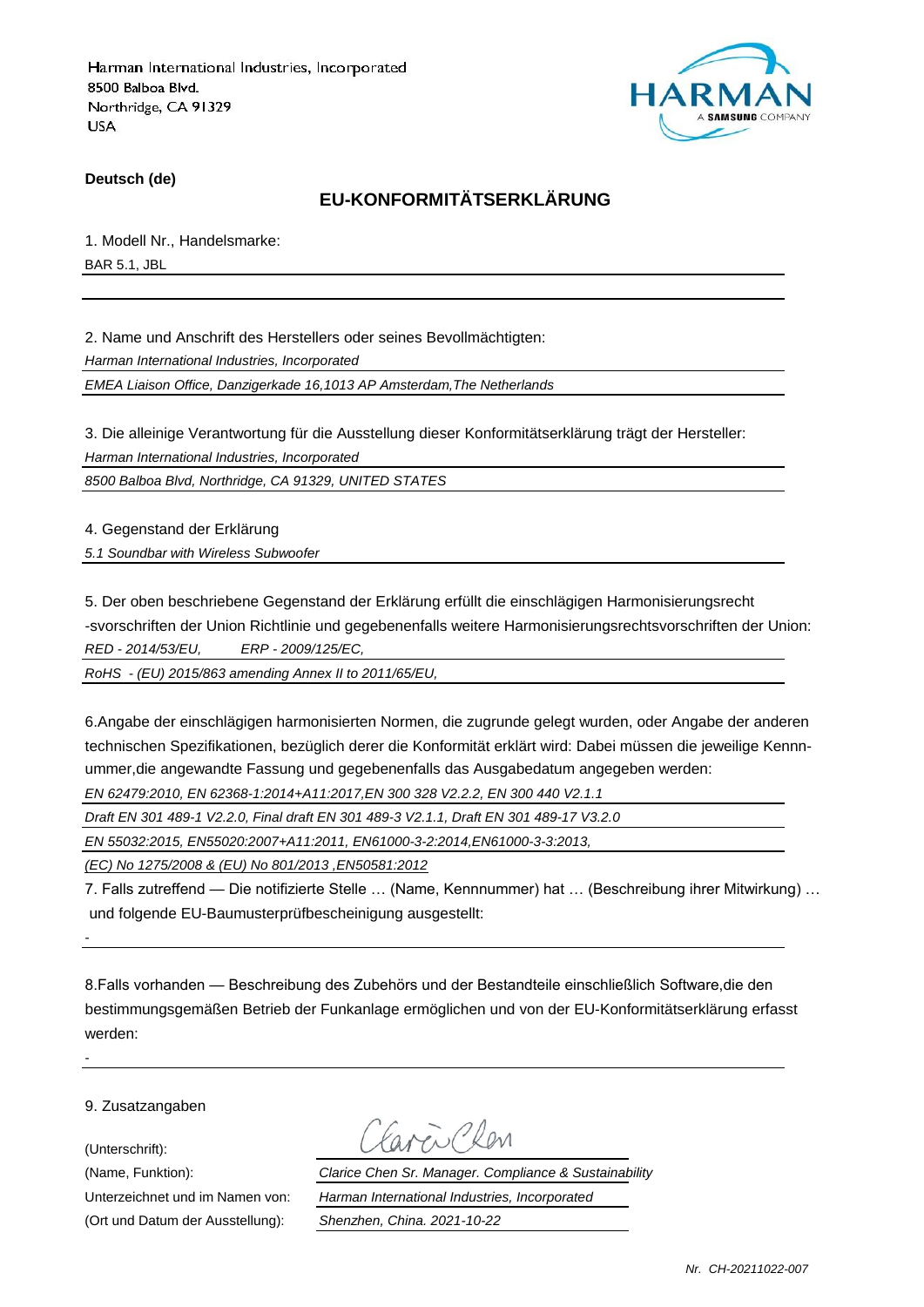

**Hrvatski (hr)**

### **EU IZJAVA O SUKLADNOSTI**

1.Model br.,marka BAR 5.1, JBL

2. Ime i adresa proizvođača ili njegovog ovlaštenog zastupnika:

*Harman International Industries, Incorporated*

*EMEA Liaison Office, Danzigerkade 16,1013 AP Amsterdam,The Netherlands*

3. Za izdavanje ove izjave o sukladnosti odgovoran je isključivo proizvođač:

*Harman International Industries, Incorporated*

*8500 Balboa Blvd, Northridge, CA 91329, UNITED STATES*

4. Predmet izjave:

*5.1 Soundbar with Wireless Subwoofer*

5. Prethodno opisani predmet izjave u skladu je s relevantnim zakonodavstvom Unije o usklađivanju i drugim zakonodavstvom Unije o usklađivanju prema potrebi:

*RED - 2014/53/EU, ERP - 2009/125/EC,*

*RoHS - (EU) 2015/863 amending Annex II to 2011/65/EU,*

6. Upućivanja na odgovarajuće usklađene norme koje se upotrebljavaju ili upućivanje na druge tehničke specifikacije u odnosu na koje se deklarira sukladnost. Upućivanja moraju biti navedena s identifikacijskim brojem i verzijom te, prema potrebi, datumom izdavanja:

*EN 62479:2010, EN 62368-1:2014+A11:2017,EN 300 328 V2.2.2, EN 300 440 V2.1.1*

*Draft EN 301 489-1 V2.2.0, Final draft EN 301 489-3 V2.1.1, Draft EN 301 489-17 V3.2.0*

*EN 55032:2015, EN55020:2007+A11:2011, EN61000-3-2:2014,EN61000-3-3:2013,*

*(EC) No 1275/2008 & (EU) No 801/2013 ,EN50581:2012*

7.Prema potrebi, prijavljeno tijelo ... (naziv, broj) … provelo je … (opis intervencije) … i izdalo potvrdu o EU ispitivaniu tipa:

*-*

*-*

8. Prema potrebi, opis dodatne opreme i sastavnica, uključujući softver, koji omogućuju normalan rad radijske opreme koji je obuhvaćen EU izjavom o sukladnosti:

9. Dodatne informacije:

(potpis):

Favor Chen

(ime, funkcija) *Clarice Chen Sr. Manager. Compliance & Sustainability* Potpisano za i u ime: *Harman International Industries, Incorporated* (mjesto i datum izdavanja): *Shenzhen, China. 2021-10-22*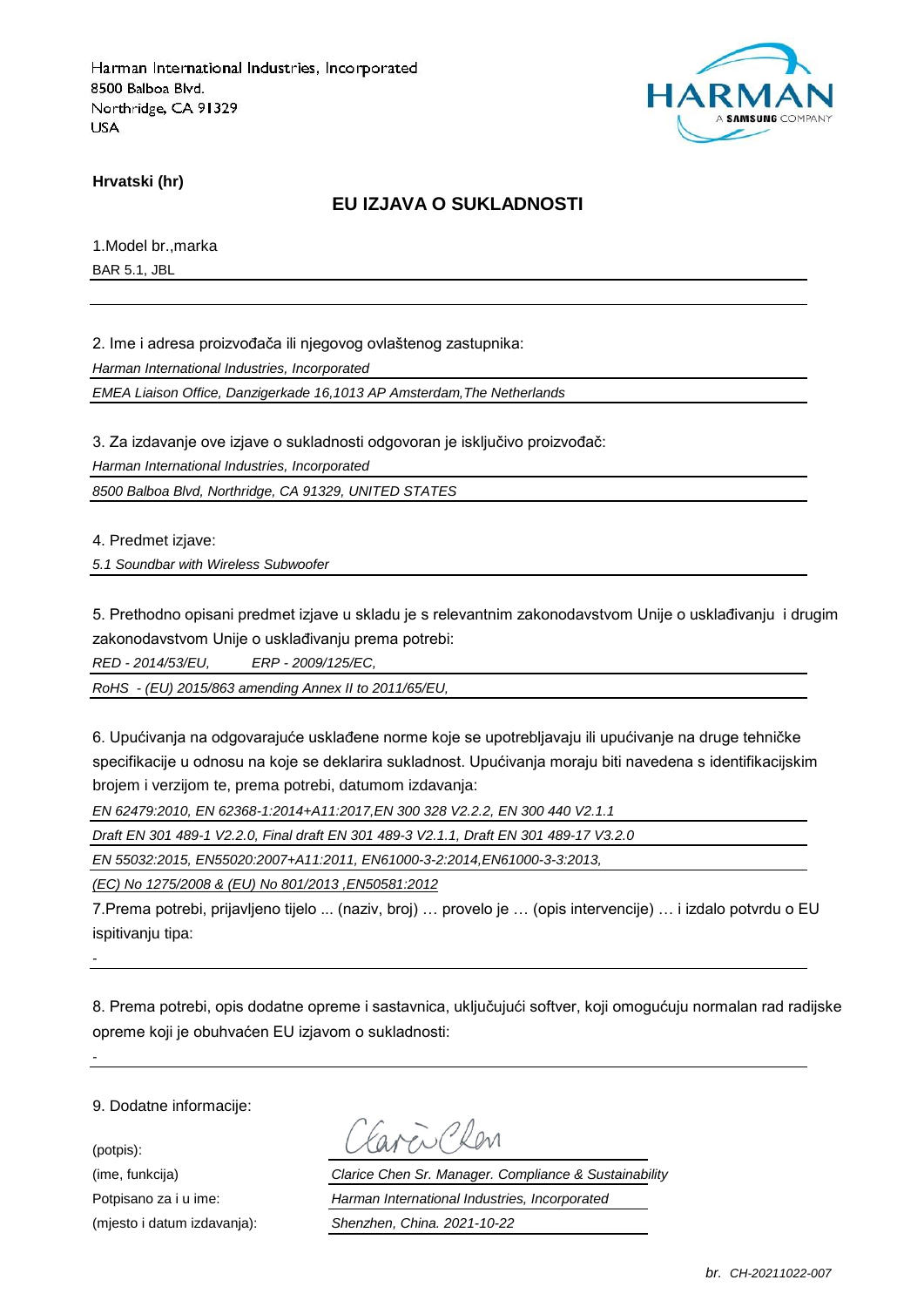

**čeština (cs)**

# **EU PROHLÁŠENÍ O SHODĚ**

1. Model č.,ochranná známka:

BAR 5.1, JBL

2. Jméno a adresa výrobce nebo jeho zplnomocněného zástupce:

*Harman International Industries, Incorporated*

*EMEA Liaison Office, Danzigerkade 16,1013 AP Amsterdam,The Netherlands*

3. Toto prohlášení o shodě se vydává na výhradní odpovědnost výrobce:

*Harman International Industries, Incorporated*

*8500 Balboa Blvd, Northridge, CA 91329, UNITED STATES*

4. Předmět prohlášení:

*5.1 Soundbar with Wireless Subwoofer*

5. Výše popsaný předmět prohlášení je ve shodě s příslušnými harmonizovanými právními předpisy Unie a náležitých případech další harmonizované právní předpisy Unie:

*RED - 2014/53/EU, ERP - 2009/125/EC,*

*RoHS - (EU) 2015/863 amending Annex II to 2011/65/EU,*

6. Odkazy na příslušné harmonizované normy, které byly použity, nebo na jiné technické specifikace, na jejichž základě se shoda prohlašuje. Odkazy se uvedou s jejich identifikačním číslem a verzí a v příslušných případech rovněž s datem vydání:

*EN 62479:2010, EN 62368-1:2014+A11:2017,EN 300 328 V2.2.2, EN 300 440 V2.1.1*

*Draft EN 301 489-1 V2.2.0, Final draft EN 301 489-3 V2.1.1, Draft EN 301 489-17 V3.2.0*

*EN 55032:2015, EN55020:2007+A11:2011, EN61000-3-2:2014,EN61000-3-3:2013,*

*(EC) No 1275/2008 & (EU) No 801/2013 ,EN50581:2012*

7. Případně: oznámený subjekt ... (název, číslo) … provedl … (popis opatření) … a vydal certifikát EU přezkoušení typu:

8.V příslušných případech popis příslušenství a součástí, včetně softwaru, které umožňují zamýšlené fungování rádiového zařízení v souladu s EU prohlášením o shodě:

9. Další informace:

(podpis):

*-*

*-*

(jméno, funkce): *Clarice Chen Sr. Manager. Compliance & Sustainability* Podepsáno za a jménem: *Harman International Industries, Incorporated* (místo a datum vydání): *Shenzhen, China. 2021-10-22*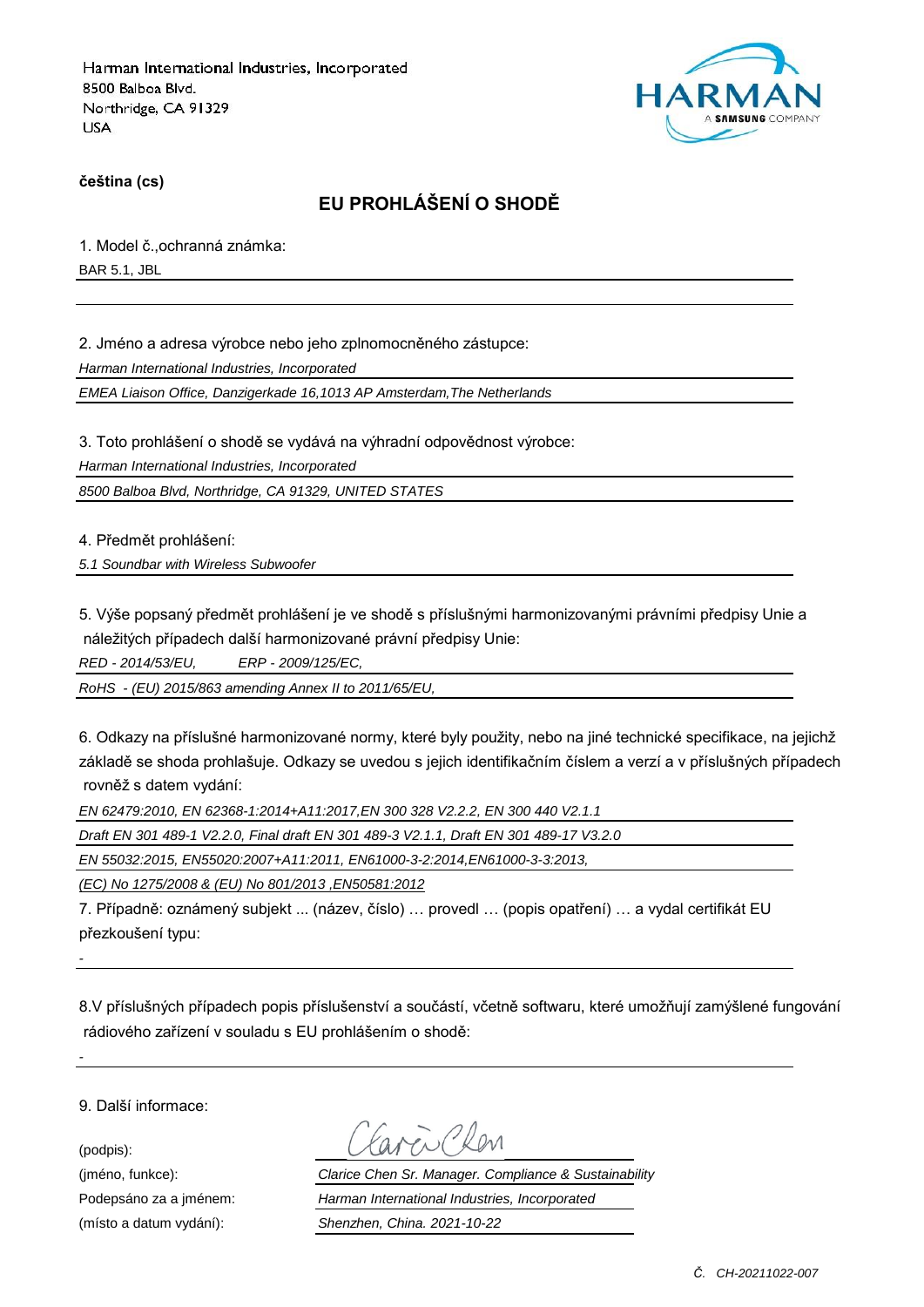

**eesti keel (et)**

#### **ELI VASTAVUSDEKLARATSIOON**

1. Tootenumber,kaubamärk:

BAR 5.1, JBL

2. Tootja või tema volitatud esindaja nimi ja aadress:

*Harman International Industries, Incorporated*

*EMEA Liaison Office, Danzigerkade 16,1013 AP Amsterdam,The Netherlands*

3. Käesolev vastavusdeklaratsioon on välja antud tootja ainuvastutusel:

*Harman International Industries, Incorporated*

*8500 Balboa Blvd, Northridge, CA 91329, UNITED STATES*

4. Deklareeritav toode:

*5.1 Soundbar with Wireless Subwoofer*

5. Ülalkirjeldatud deklareeritav toode on kooskõlas asjakohaste liidu ühtlustamisõigusaktidega ja Muud liidu ühtlustamisõigusaktid (vajaduse korral):

*RED - 2014/53/EU, ERP - 2009/125/EC,*

*RoHS - (EU) 2015/863 amending Annex II to 2011/65/EU,*

6. Viited kasutatud harmoneeritud standarditele või muudele tehnilistele kirjeldustele, millele vastavust deklareeritakse. Viidetele peab lisama nende identifitseerimisnumbri ja versiooni ning vajaduse korral väljaandmise kuupäeva:

*EN 62479:2010, EN 62368-1:2014+A11:2017,EN 300 328 V2.2.2, EN 300 440 V2.1.1*

*Draft EN 301 489-1 V2.2.0, Final draft EN 301 489-3 V2.1.1, Draft EN 301 489-17 V3.2.0*

*EN 55032:2015, EN55020:2007+A11:2011, EN61000-3-2:2014,EN61000-3-3:2013,*

*(EC) No 1275/2008 & (EU) No 801/2013 ,EN50581:2012*

7.Vajaduse korral: teavitatud asutus … (nimi, number) … teostas … (tegevuse kirjeldus) … ja andis välja Eli tüübihindamistõendi:

8.Vajaduse korral selliste tarvikute ja osade, samuti tarkvara kirjeldus, mis võimaldavad raadioseadet kasutada ettenähtud otstarbel ja kooskõlas ELi vastavusdeklaratsiooniga:

9. Lisateave:

(allkiri):

*-*

*-*

(väljaandmise koht ja kuupäev): *Shenzhen, China. 2021-10-22*

(nimi, ametinimetus): *Clarice Chen Sr. Manager. Compliance & Sustainability* Alla kirjutanud (kelle poolt/nimel): *Harman International Industries, Incorporated*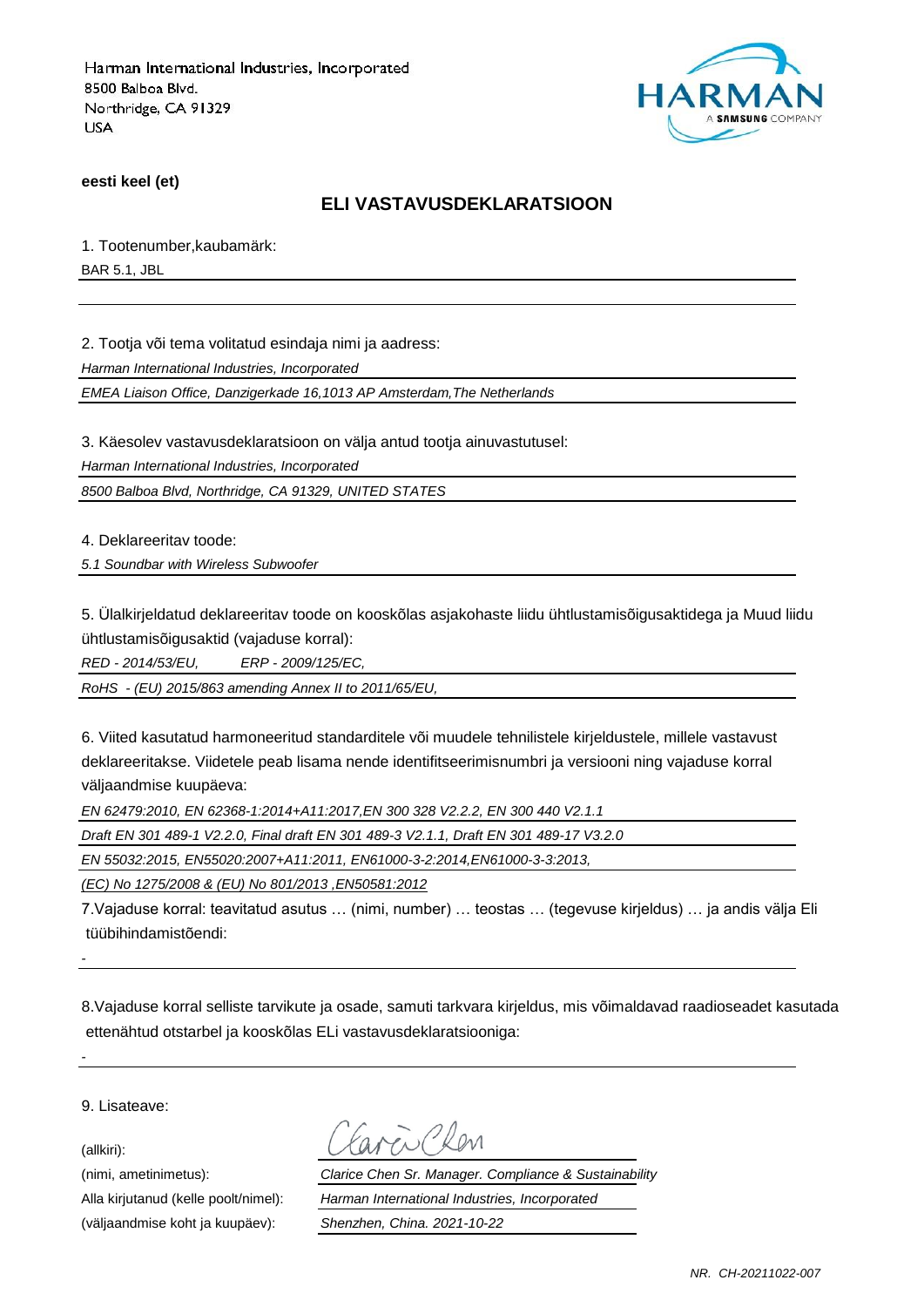

**español (es)**

### **DECLARACIÓN UE DE CONFORMIDAD**

1. Nombre del Modelo,marca:

BAR 5.1, JBL

2. Nombre y dirección del fabricante o de su representante autorizado:

*Harman International Industries, Incorporated*

*EMEA Liaison Office, Danzigerkade 16,1013 AP Amsterdam,The Netherlands*

3. La presente declaración de conformidad se expide bajo la exclusiva responsabilidad del fabricante.

*Harman International Industries, Incorporated*

*8500 Balboa Blvd, Northridge, CA 91329, UNITED STATES*

4. Objeto de la declaración:

*5.1 Soundbar with Wireless Subwoofer*

5. El objeto de la declaración descrito anteriormente es conforme con la legislación de armonización pertinente de la Unión y Otra legislación de armonización de la Unión, cuando sea aplicable: *RED - 2014/53/EU, ERP - 2009/125/EC,*

*RoHS - (EU) 2015/863 amending Annex II to 2011/65/EU,*

6.Referencias a las normas armonizadas pertinentes utilizadas o referencias a las otras especificaciones técnicas en relación con las cuales se declara la conformidad. Las referencias se enumerarán con su número de identificación y su versión y, en su caso, la fecha de emisión:

*EN 62479:2010, EN 62368-1:2014+A11:2017,EN 300 328 V2.2.2, EN 300 440 V2.1.1*

*Draft EN 301 489-1 V2.2.0, Final draft EN 301 489-3 V2.1.1, Draft EN 301 489-17 V3.2.0*

*EN 55032:2015, EN55020:2007+A11:2011, EN61000-3-2:2014,EN61000-3-3:2013,*

*(EC) No 1275/2008 & (EU) No 801/2013 ,EN50581:2012*

7. Cuando proceda: El organismo notificado … (nombre, número) … ha efectuado … (descripción de la intervención) … y expedido el certificado de examen UE de tipo:

8. Cuando proceda, descripción de los accesorios y componentes, incluido el software, que permiten que el equipo radioeléctrico funcione como estaba previsto y esté amparado por la declaración UE de conformidad:

9. Información adicional:

*-*

*-*

(Firma):

ENPROM

(nombre, cargo): *Clarice Chen Sr. Manager. Compliance & Sustainability* Firmado en nombre de: *Harman International Industries, Incorporated* (lugar y fecha de expedición): *Shenzhen, China. 2021-10-22*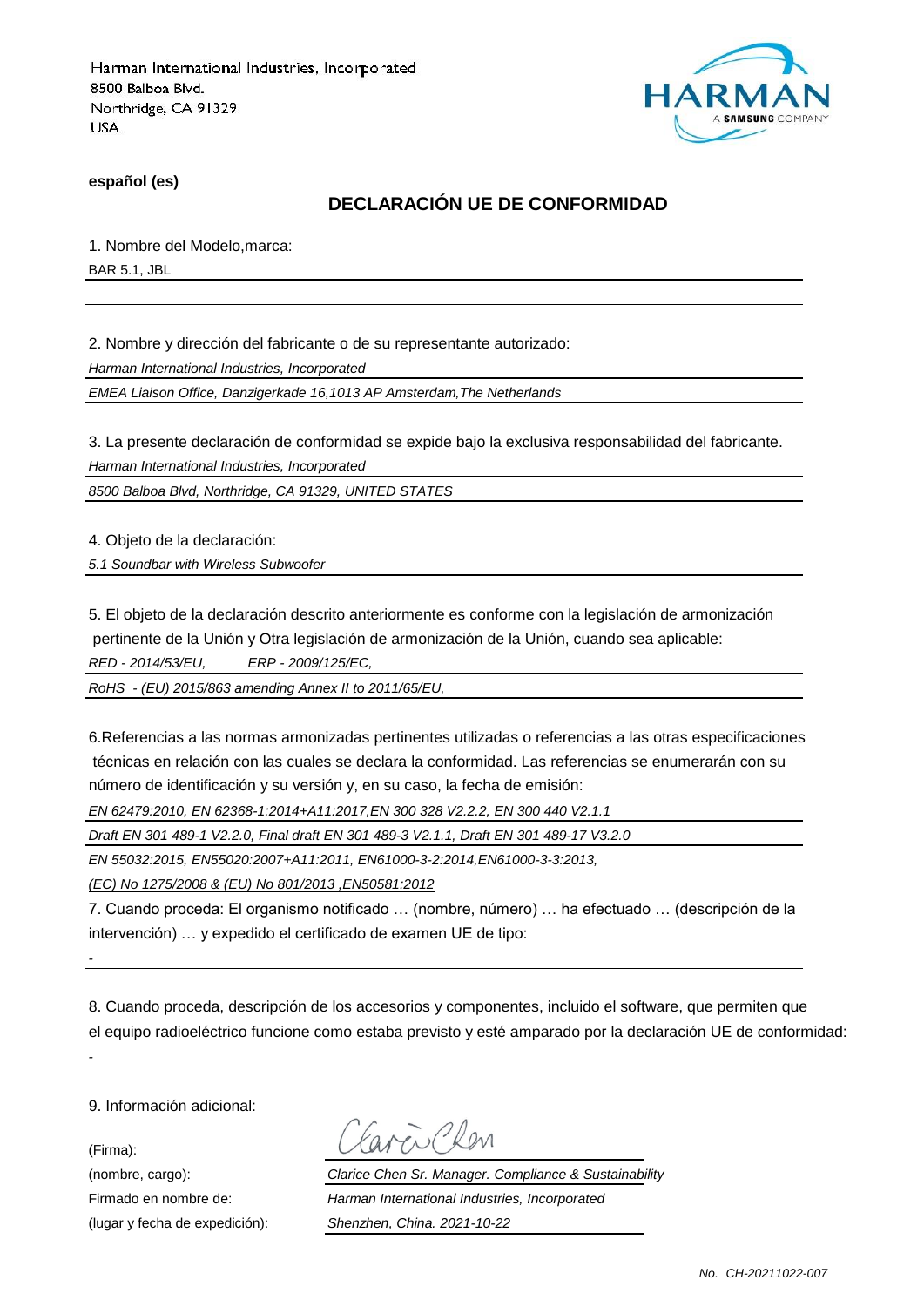

**italiano (it)**

### **DICHIARAZIONE DI CONFORMITÀ UE**

1. Modello n.,brand:

BAR 5.1, JBL

2. Nome e indirizzo del fabbricante o del suo rappresentante autorizzato:

*Harman International Industries, Incorporated*

*EMEA Liaison Office, Danzigerkade 16,1013 AP Amsterdam,The Netherlands*

3. La presente dichiarazione di conformità è rilasciata sotto l'esclusiva responsabilità del fabbricante:

*Harman International Industries, Incorporated*

*8500 Balboa Blvd, Northridge, CA 91329, UNITED STATES*

4. Oggetto della dichiarazione:

*5.1 Soundbar with Wireless Subwoofer*

5. L'oggetto della dichiarazione di cui sopra è conforme alla pertinente normativa di armonizzazione dell'Unione e Se del caso, altre normative di armonizzazione dell'Unione:

*RED - 2014/53/EU, ERP - 2009/125/EC,*

*RoHS - (EU) 2015/863 amending Annex II to 2011/65/EU,*

6. Riferimento alle pertinenti norme armonizzate utilizzate o riferimenti alle altre specifiche tecniche in relazione alle quali è dichiarata la conformità. I riferimenti devono essere indicati con il loro numero di identificazione e versione e, se del caso, la data di emissione:

*EN 62479:2010, EN 62368-1:2014+A11:2017,EN 300 328 V2.2.2, EN 300 440 V2.1.1*

*Draft EN 301 489-1 V2.2.0, Final draft EN 301 489-3 V2.1.1, Draft EN 301 489-17 V3.2.0*

*EN 55032:2015, EN55020:2007+A11:2011, EN61000-3-2:2014,EN61000-3-3:2013,*

*(EC) No 1275/2008 & (EU) No 801/2013 ,EN50581:2012*

7. Se del caso, l'organismo notificato … (denominazione, numero) … ha effettuato … (descrizione dell'intervento) … e rilasciato il certificato di esame UE del tipo:

8. Se del caso, una descrizione degli accessori e dei componenti inclusi nella dichiarazione di con -formità UE,compreso il software, che consentono all'apparecchiatura radio di funzionare come previsto:

9. Informazioni supplementari:

(Firma):

*-*

*-*

(luogo e data del rilascio): *Shenzhen, China. 2021-10-22*

Earen Chen

(nome, funzione): *Clarice Chen Sr. Manager. Compliance & Sustainability* Firmato a nome e per conto di: *Harman International Industries, Incorporated*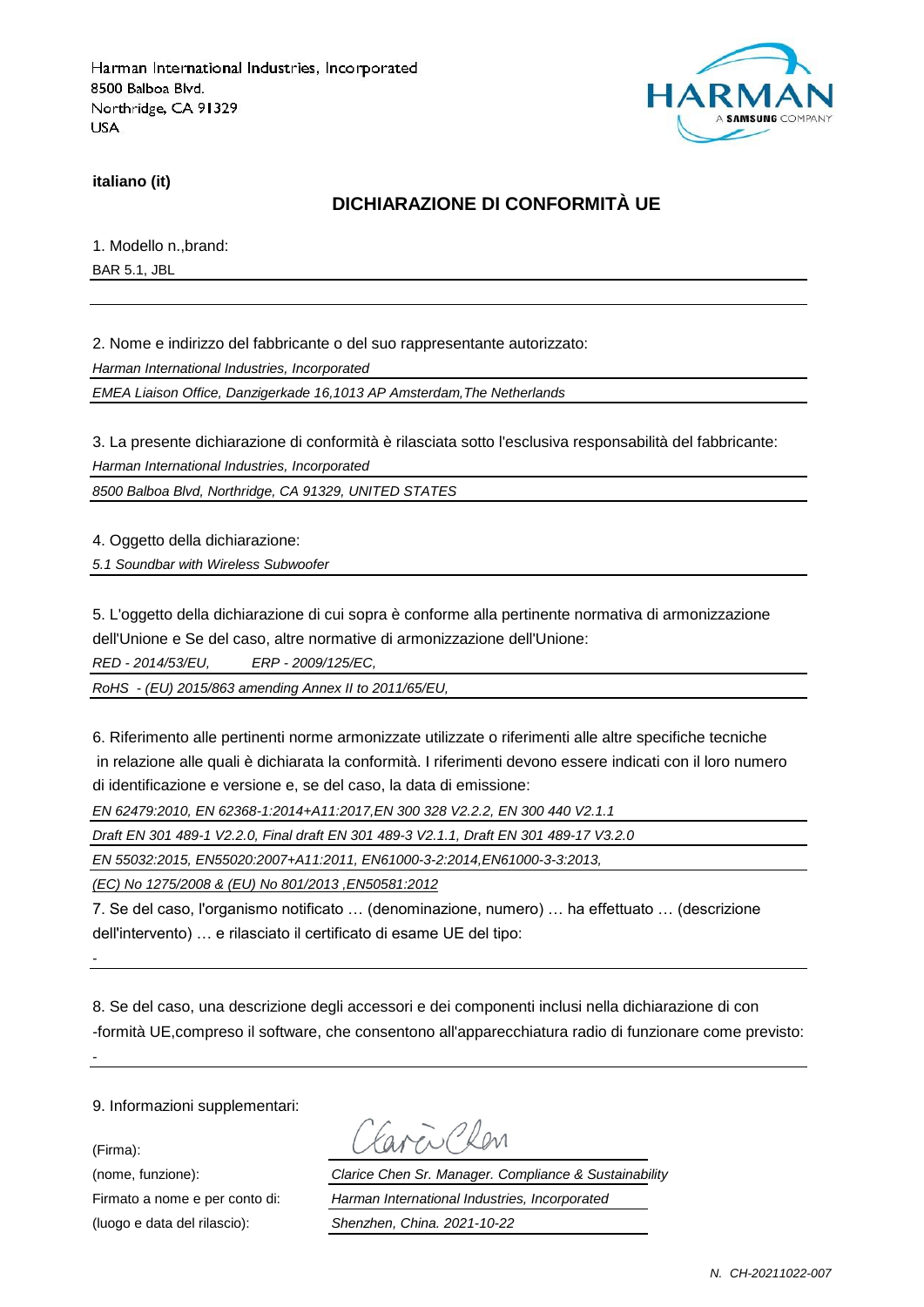

**dansk (da)**

### **EU-OVERENSSTEMMELSESERKLÆRING**

1. Model nr., mærke:

BAR 5.1, JBL

2. Navn og adresse på fabrikanten eller dennes bemyndigede repræ sentant:

*Harman International Industries, Incorporated*

*EMEA Liaison Office, Danzigerkade 16,1013 AP Amsterdam,The Netherlands*

3. Denne overensstemmelseserklæring udstedes på fabrikantens ansvar:

*Harman International Industries, Incorporated*

*8500 Balboa Blvd, Northridge, CA 91329, UNITED STATES*

4. Erklæringens genstand:

*5.1 Soundbar with Wireless Subwoofer*

5. Genstanden for erklæringen, som beskrevet ovenfor, er i overensstemmelse med den relevante EU-harmoniseringslovgivning og Eventuelt anden EU-harmoniseringslovgivning:

*RED - 2014/53/EU, ERP - 2009/125/EC,*

*RoHS - (EU) 2015/863 amending Annex II to 2011/65/EU,*

6.Henvisninger til de relevante anvendte harmoniserede standarder eller henvisninger til de andre tekniske specifikationer, som der erklæres overensstemmelse med. Henvisninger angives med deres identifikationsnummer og version og eventuelt udstedelsesdato:

*EN 62479:2010, EN 62368-1:2014+A11:2017,EN 300 328 V2.2.2, EN 300 440 V2.1.1*

*Draft EN 301 489-1 V2.2.0, Final draft EN 301 489-3 V2.1.1, Draft EN 301 489-17 V3.2.0*

*EN 55032:2015, EN55020:2007+A11:2011, EN61000-3-2:2014,EN61000-3-3:2013,*

*(EC) No 1275/2008 & (EU) No 801/2013 ,EN50581:2012*

7. Hvor det er relevant, det bemyndigede organ … (navn, nummer) har foretaget … (beskrivelse af aktiviteten) … og udstedt EU-typeafprøvningsattest:

*-*

*-*

8. I givet fald beskrivelse af tilbehør og komponenter, herunder software, som får radioudstyret til at fungere efter hensigten og er dækket af EU-overensstemmelseserklæringen:

9. Supplerende oplysninger:

(Underskrift):

(udstedelsessted og -dato): *Shenzhen, China. 2021-10-22*

(navn, stilling) (underskrift): *Clarice Chen Sr. Manager. Compliance & Sustainability* Underskrevet for og på vegne af: *Harman International Industries, Incorporated*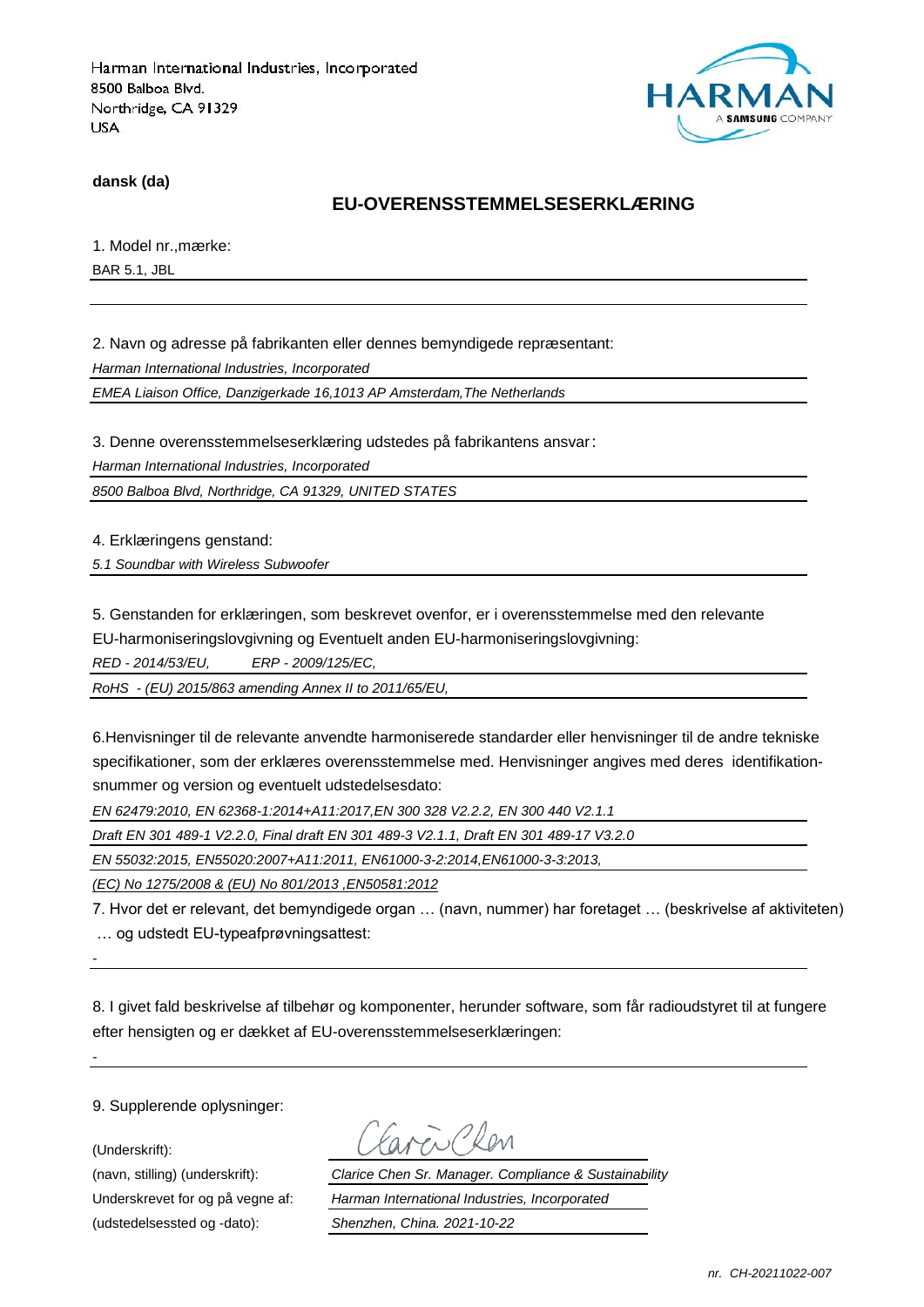

**ελληνικά (el)**

#### **ΔΗΛΩΣΗ ΣΥΜΜΟΡΦΩΣΗΣ ΕΕ**

1. Αριθμός μοντέλου, εμπορικό σήμα: BAR 5.1, JBL

2. Όνομα και διεύθυνση του κατασκευαστή ή του εξουσιοδοτημένου αντιπροσώπου του:

*Harman International Industries, Incorporated*

*EMEA Liaison Office, Danzigerkade 16,1013 AP Amsterdam,The Netherlands*

3. Η παρούσα δήλωση συμμόρφωσης εκδίδεται με αποκλειστική ευθύνη του κατασκευαστή:

*Harman International Industries, Incorporated*

*8500 Balboa Blvd, Northridge, CA 91329, UNITED STATES*

4.Αντικείμενο της δήλωσης:

*5.1 Soundbar with Wireless Subwoofer*

5. Ο στόχος της δήλωσης που περιγράφεται παραπάνω είναι σύμφωνος προς τη σχετική ενωσιακή νομοθεσία εναρμόνισης και Άλλη ενωσιακή νομοθεσία εναρμόνισης, κατά περίπτωση

*RED - 2014/53/EU, ERP - 2009/125/EC,*

*RoHS - (EU) 2015/863 amending Annex II to 2011/65/EU,*

6. Αναφορές στα σχετικά εναρμονισμένα πρότυπα που χρησιμοποιούνται ή αναφορές στις λοιπές τεχνικές προδιαγραφές σε σχέση με τις οποίες δηλώνεται η συμμόρφωση. Οι αναφορές πρέπει να απαριθμούνται με τον αριθμό αναγνώρισης και την έκδοση και, κατά περίπτωση, την ημερομηνία δημοσίευσής τους: *EN 62479:2010, EN 62368-1:2014+A11:2017,EN 300 328 V2.2.2, EN 300 440 V2.1.1*

*Draft EN 301 489-1 V2.2.0, Final draft EN 301 489-3 V2.1.1, Draft EN 301 489-17 V3.2.0*

*EN 55032:2015, EN55020:2007+A11:2011, EN61000-3-2:2014,EN61000-3-3:2013,*

*(EC) No 1275/2008 & (EU) No 801/2013 ,EN50581:2012*

7.Όπου έχει εφαρμογή, ο κοινοποιημένος οργανισμός … (ονομασία, αριθμός) … πραγματοποίησε (περιγραφή της παρέμβασης) … και εξέδωσε το πιστοποιητικό εξέτασης τύπου ΕΕ:

8.Όπου έχει εφαρμογή, περιγραφή των παρελκόμενων και εξαρτημάτων, συμπεριλαμβανομένου του λογισμικού, που επιτρέπουν στον ραδιοεξοπλισμό να λειτουργεί όπως προβλέπεται και που καλύπτ -N43ονται από τη δήλωση συμμόρφωσης:

9. Συμπληρωματικές πληροφορίες:

(υπογραφή):

*-*

*-*

(τόπος και ημερομηνία έκδοσης): *Shenzhen, China. 2021-10-22*

(όνομα, θέση): *Clarice Chen Sr. Manager. Compliance & Sustainability*

Υπογραφή για λογαριασμό εξ ονόματος: *Harman International Industries, Incorporated*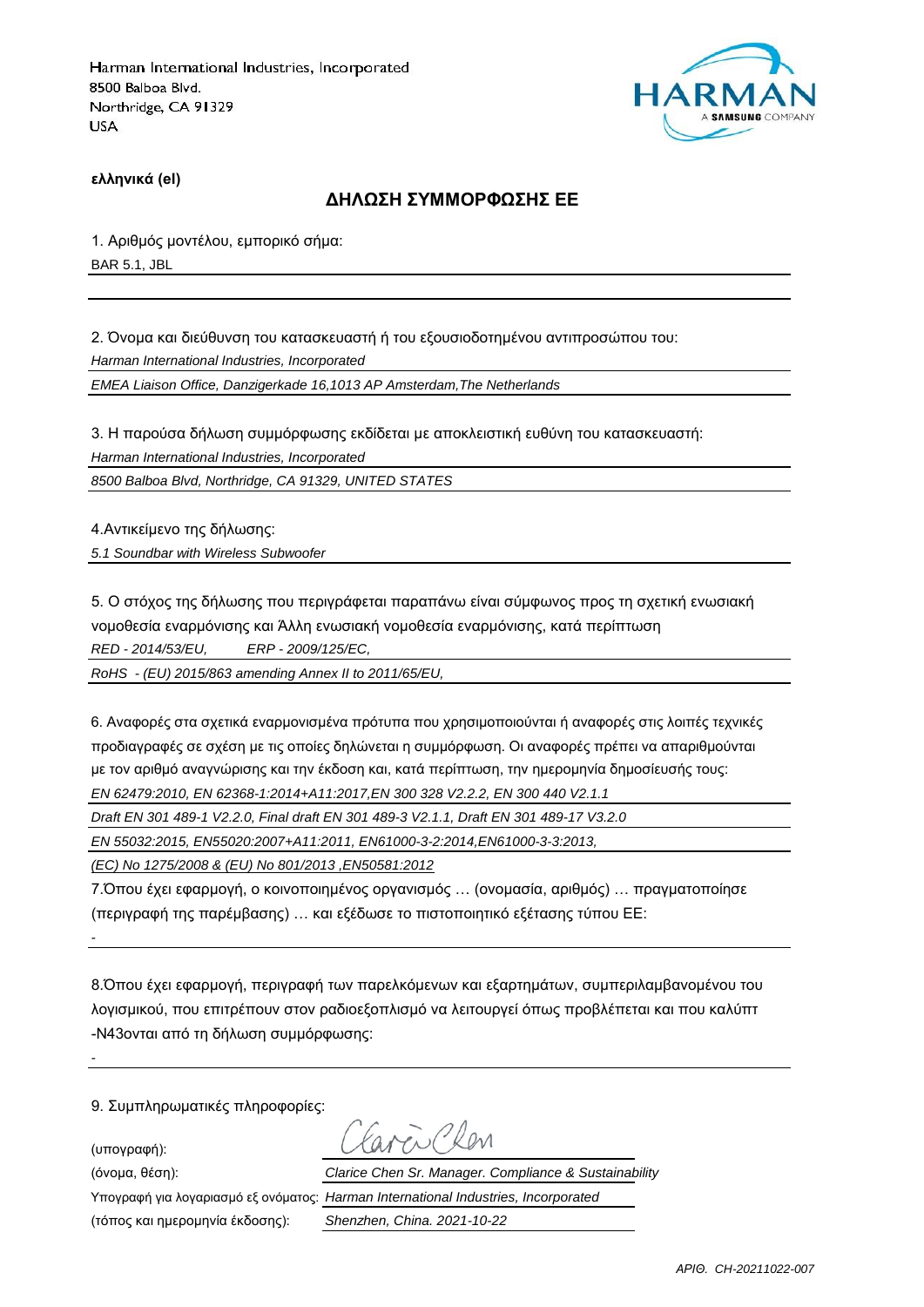

**français (fr)**

#### **DECLARATION UE DE CONFORMITE**

1. numéro de modèle,marque:

BAR 5.1, JBL

2. Nom et adresse du fabricant ou de son mandataire:

*Harman International Industries, Incorporated*

*EMEA Liaison Office, Danzigerkade 16,1013 AP Amsterdam,The Netherlands*

3. La présente déclaration de conformité est établie sous la seule responsabilité du fabricant:

*Harman International Industries, Incorporated*

*8500 Balboa Blvd, Northridge, CA 91329, UNITED STATES*

4. Objet de la déclaration:

*5.1 Soundbar with Wireless Subwoofer*

5. L'objet de la déclaration décrit ci-dessus est conforme à la législation d'harmonisation de l'Union applicable et Autres législations d'harmonisation de l'Union, s'il y a lieu:

*RED - 2014/53/EU, ERP - 2009/125/EC,*

*RoHS - (EU) 2015/863 amending Annex II to 2011/65/EU,*

6. Références des normes harmonisées pertinentes appliquées ou des autres spécifications techniques par rapport auxquelles la conformité est déclarée. Il faut indiquer, pour chaque référence, le numéro d'identification, la version et, le cas échéant, la date d'émission:

*EN 62479:2010, EN 62368-1:2014+A11:2017,EN 300 328 V2.2.2, EN 300 440 V2.1.1*

*Draft EN 301 489-1 V2.2.0, Final draft EN 301 489-3 V2.1.1, Draft EN 301 489-17 V3.2.0*

*EN 55032:2015, EN55020:2007+A11:2011, EN61000-3-2:2014,EN61000-3-3:2013,*

*(EC) No 1275/2008 & (EU) No 801/2013 ,EN50581:2012*

7.S'il y a lieu: l'organisme notifié … (nom, numéro) … a réalisé … (description de l'intervention) … et a délivré le certificat d'examen UE de type:

8.S'il y a lieu, description des accessoires et des éléments (y compris logiciels) qui permettent à l'équipement radioélectrique de fonctionner selon sa destination et qui sont couverts par la déclaration UE de conformité:

9. Informations complémentaires:

(Signature):

*-*

*-*

(nom, fonction): *Clarice Chen Sr. Manager. Compliance & Sustainability* Signé par et au nom de: *Harman International Industries, Incorporated* (lieu et date d'émission): *Shenzhen, China. 2021-10-22*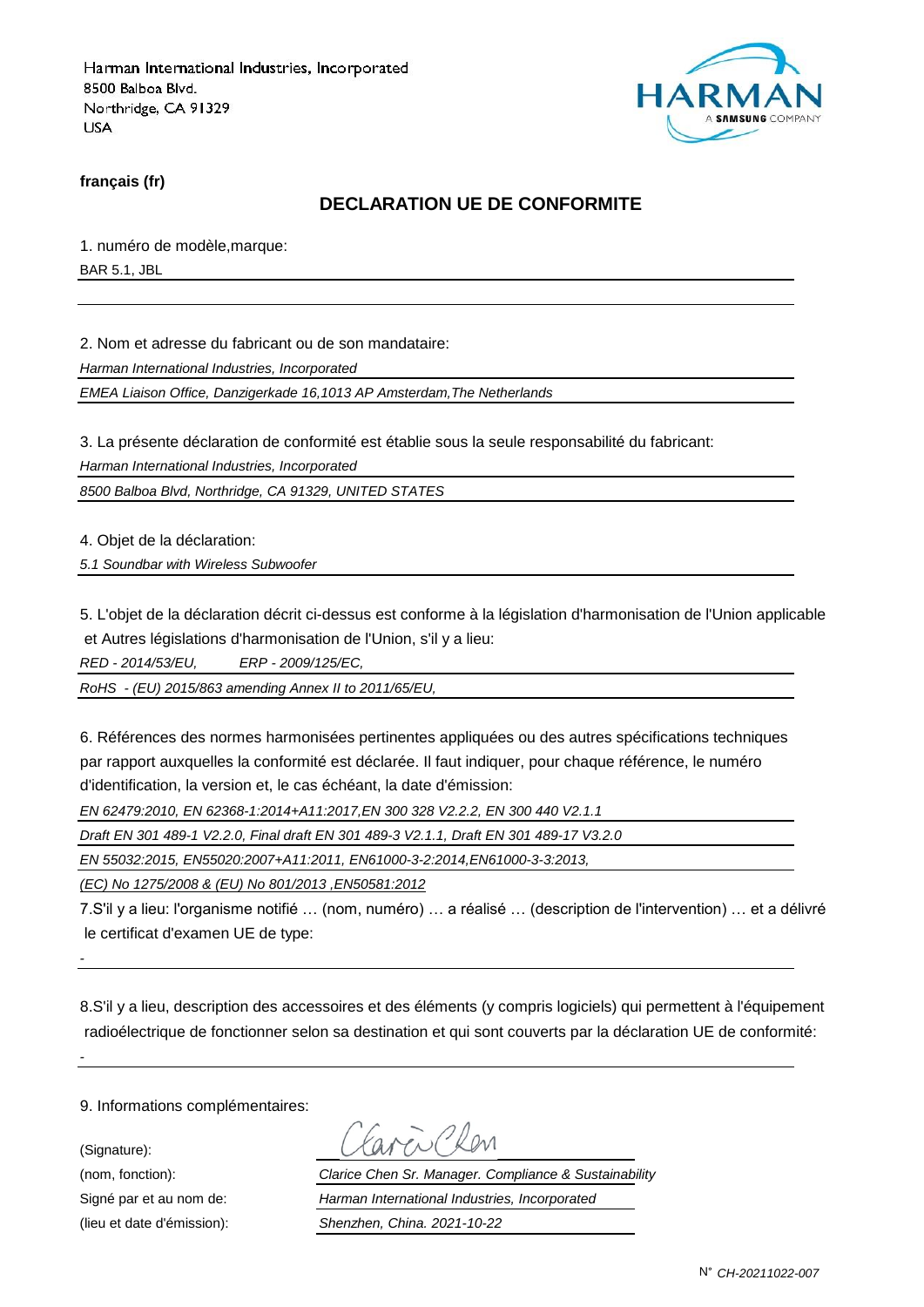

**latviešu valoda (lv)**

## **ES ATBILSTĪBAS DEKLARĀCIJA**

1. Modela Nr.,brand: BAR 5.1, JBL

2. Ražotāja vai viņa pilnvarotā pārstāvja vārds, uzvārds/nosaukums un adrese:

*Harman International Industries, Incorporated*

*EMEA Liaison Office, Danzigerkade 16,1013 AP Amsterdam,The Netherlands*

3. Šī atbilstības deklarācija ir izdota vienīgi uz šāda ražotāja atbildību:

*Harman International Industries, Incorporated*

*8500 Balboa Blvd, Northridge, CA 91329, UNITED STATES*

4. Deklarācijas priekšmets:

*5.1 Soundbar with Wireless Subwoofer*

5. Iepriekš aprakstītais deklarācijas priekšmets atbilst attiecīgajam Savienības saskaņotajam tiesību aktam un Citam Savienības saskaņotajam tiesību aktam, ja piemērojams

*RED - 2014/53/EU, ERP - 2009/125/EC,*

*RoHS - (EU) 2015/863 amending Annex II to 2011/65/EU,*

6. Atsauces uz attiecīgajiem izmantojamiem saskaņotajiem standartiem vai uz citām tehniskajām specifikācijām ,attiecībā uz ko tiek deklarēta atbilstība. Atsauces jāuzskaita ar to identifikācijas numuriem un versijām un attiecīgā gadījumā ar izdošanas datumu:

*EN 62479:2010, EN 62368-1:2014+A11:2017,EN 300 328 V2.2.2, EN 300 440 V2.1.1*

*Draft EN 301 489-1 V2.2.0, Final draft EN 301 489-3 V2.1.1, Draft EN 301 489-17 V3.2.0*

*EN 55032:2015, EN55020:2007+A11:2011, EN61000-3-2:2014,EN61000-3-3:2013,*

*(EC) No 1275/2008 & (EU) No 801/2013 ,EN50581:2012*

7. Attiecīgā gadījumā paziņotā struktūra … (nosaukums, numurs) … ir veikusi … (darbības apraksts) … un izdevusi ES tipa pārbaudes sertifikātu:

8.Attiecīgā gadījumā palīgierīču un komponentu apraksts, ieskaitot programmatūras aprakstu,kas nodrošina radioiekārtas paredzēto darbību un uz ko attiecas ES atbilstības deklarācija:

9. Papildinformācija:

(Paraksts):

*-*

*-*

(izdošanas vieta un datums): *Shenzhen, China. 2021-10-22*

(vārds, uzvārds, amats): *Clarice Chen Sr. Manager. Compliance & Sustainability* Parakstīts šādas personas vārdā: *Harman International Industries, Incorporated*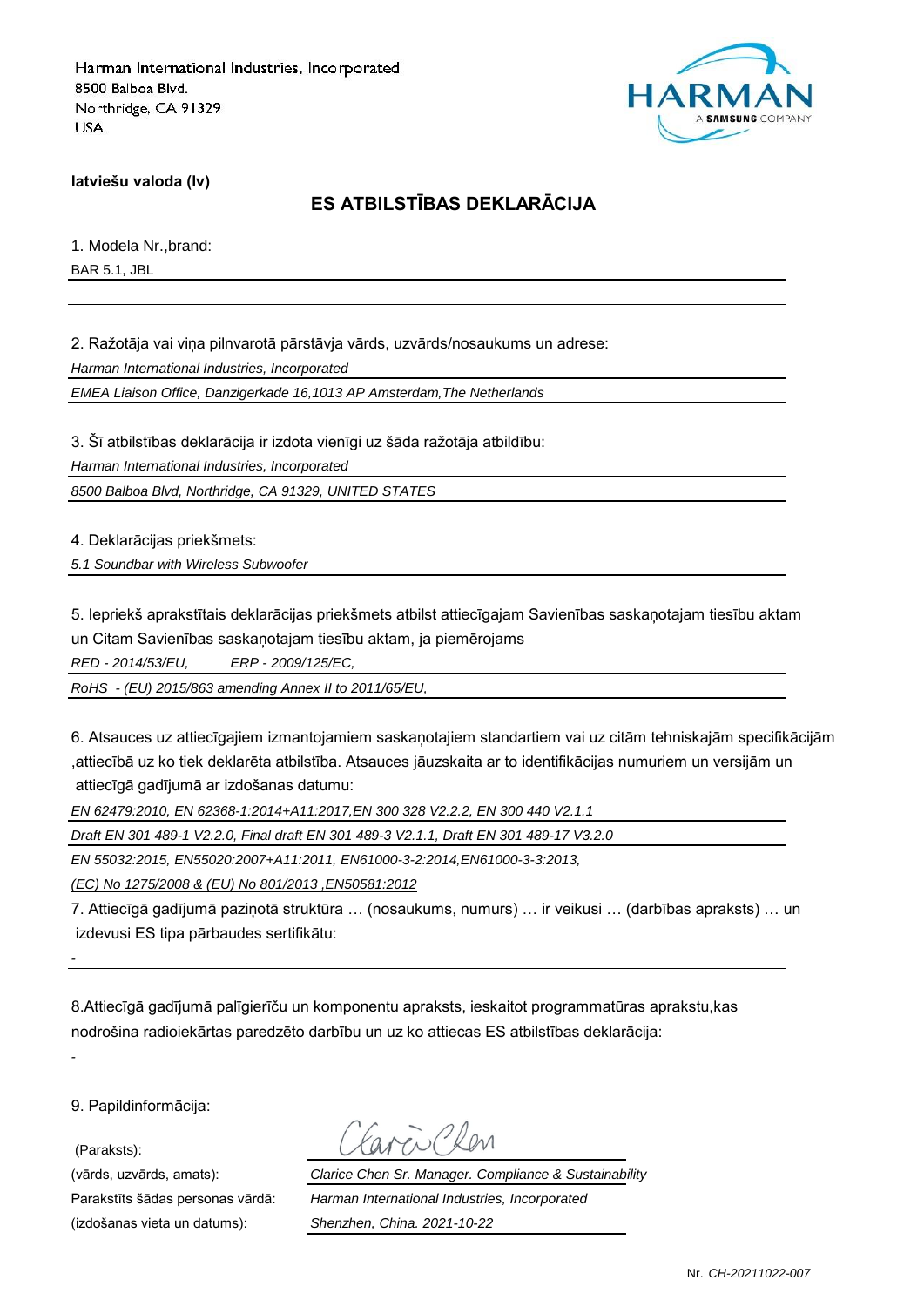

**lietuvių kalba (lt)**

### **ES ATITIKTIES DEKLARACIJA**

1. Modelio Nr., Prekės ženklas:

BAR 5.1, JBL

2. Gamintojo arba jo įgaliotojo atstovo pavadinimas ir adresas:

*Harman International Industries, Incorporated*

*EMEA Liaison Office, Danzigerkade 16,1013 AP Amsterdam,The Netherlands*

3. Ši atitikties deklaracija išduota tik gamintojo atsakomybe:

*Harman International Industries, Incorporated*

*8500 Balboa Blvd, Northridge, CA 91329, UNITED STATES*

4. Deklaracijos objektas:

*5.1 Soundbar with Wireless Subwoofer*

5. Pirmiau aprašytas deklaracijos objektas atitinka susijusius derinamuosius Sąjungos teisės aktus ir kitus derinamuosius Sąjungos teisės aktus, jeigu taikoma.

*RED - 2014/53/EU, ERP - 2009/125/EC,*

*RoHS - (EU) 2015/863 amending Annex II to 2011/65/EU,*

6. Nuorodos į susijusius taikytus darniuosius standartus arba kitas technines specifikacijas, pagal kurias buvo deklaruota atitiktis. Nuorodos turi būti išvardijamos nurodant jų identifikacinius numerius,ersijas ir, kai taikoma, paskelbimo datas:

*EN 62479:2010, EN 62368-1:2014+A11:2017,EN 300 328 V2.2.2, EN 300 440 V2.1.1*

*Draft EN 301 489-1 V2.2.0, Final draft EN 301 489-3 V2.1.1, Draft EN 301 489-17 V3.2.0*

*EN 55032:2015, EN55020:2007+A11:2011, EN61000-3-2:2014,EN61000-3-3:2013,*

*(EC) No 1275/2008 & (EU) No 801/2013 ,EN50581:2012*

7. Kai taikytina, notifikuotoji įstaiga … (pavadinimas, numeris)… atliko… (dalyvavimo procese aprašymas) ir išdavė ES tipo tyrimo sertifikatą:

8. Kai taikytina, pagalbinių įtaisų ir komponentų, įskaitant programinę įrangą, kurie leidžia radijo įrenginiams veikti pagal paskirtį ir yra įtraukti į ES atitikties deklaraciją, aprašas:

9. Papildoma informacija:

(Parašas):

*-*

*-*

(išdavimo data ir vieta): *Shenzhen, China. 2021-10-22*

(vardas ir pavardė, pareigos): *Clarice Chen Sr. Manager. Compliance & Sustainability* Už ką ir kieno vardu pasirašyta: *Harman International Industries, Incorporated*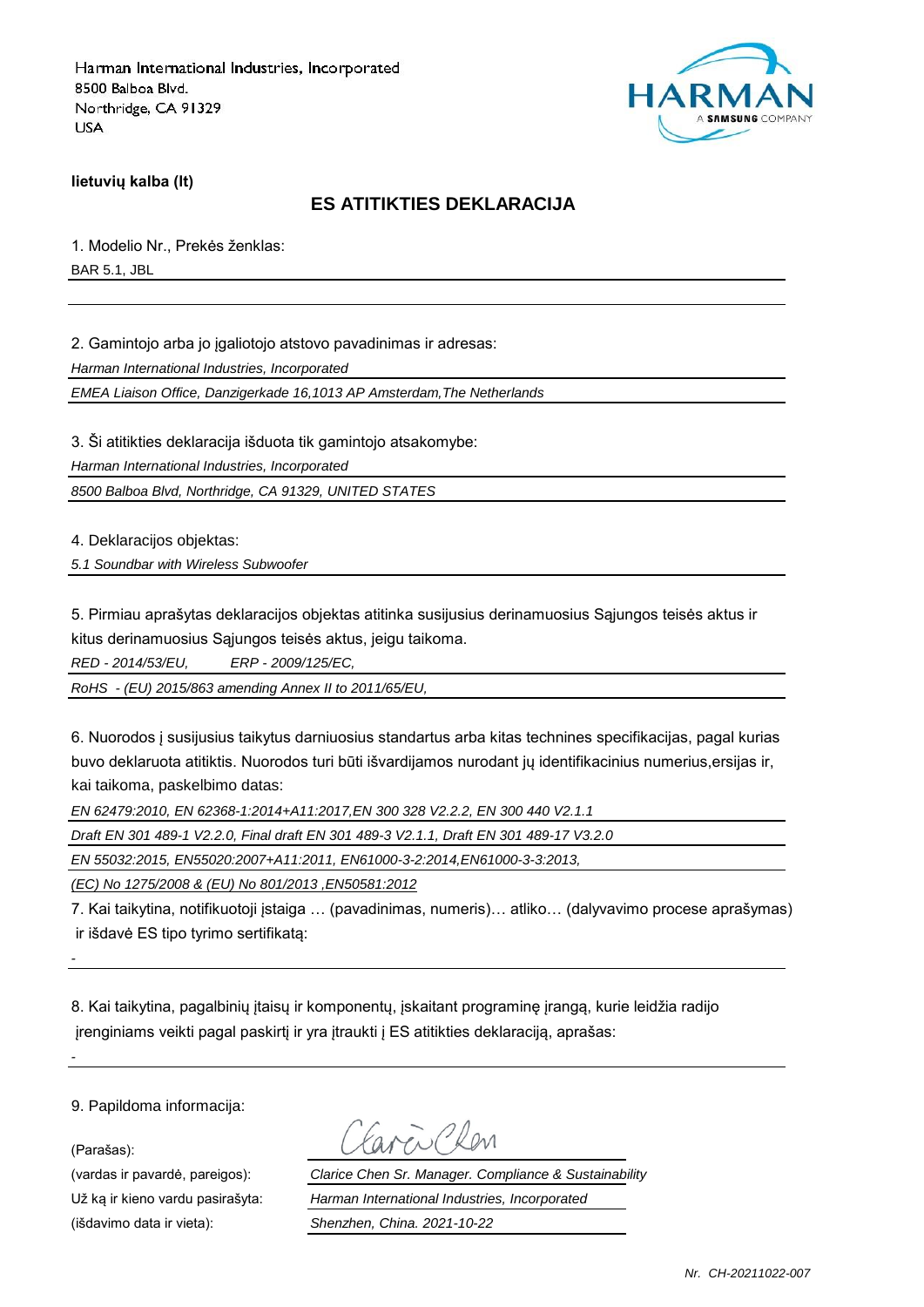

**Nederlands (nl)**

#### **EU-CONFORMITEITSVERKLARING**

1.Model nr.,Merk: BAR 5.1, JBL

2. Naam en adres van de fabrikant of zijn gemachtigde:

*Harman International Industries, Incorporated*

*EMEA Liaison Office, Danzigerkade 16,1013 AP Amsterdam,The Netherlands*

3. Deze conformiteitsverklaring wordt afgegeven onder volledige verantwoordelijkheid van de fabrikant:

*Harman International Industries, Incorporated*

*8500 Balboa Blvd, Northridge, CA 91329, UNITED STATES*

4. Voorwerp van de verklaring:

*5.1 Soundbar with Wireless Subwoofer*

5.Het hierboven beschreven voorwerp van de verklaring is in overeenstemming met de desbetreffende harmonisatiewetgeving van de Unie en andere harmonisatiewetgeving van de Unie, indien van toepassing: *RED - 2014/53/EU, ERP - 2009/125/EC,*

*RoHS - (EU) 2015/863 amending Annex II to 2011/65/EU,*

6. Vermelding van de toegepaste relevante geharmoniseerde normen of van de andere technische specificaties waarop de conformiteitsverklaring betrekking heeft. Bij de opgave van de referenties moeten het identificatie nummer en de versie en, in voorkomend geval, de datum van publicatie worden vermeld:

*EN 62479:2010, EN 62368-1:2014+A11:2017,EN 300 328 V2.2.2, EN 300 440 V2.1.1*

*Draft EN 301 489-1 V2.2.0, Final draft EN 301 489-3 V2.1.1, Draft EN 301 489-17 V3.2.0*

*EN 55032:2015, EN55020:2007+A11:2011, EN61000-3-2:2014,EN61000-3-3:2013,*

*(EC) No 1275/2008 & (EU) No 801/2013 ,EN50581:2012*

7.(Indien van toepassing) De aangemelde instantie … (naam, nummer) … heeft een … (beschrijving van de werkzaamheden) … uitgevoerd en het certificaat van EU-typeonderzoek … afgegeven:

8. Indien van toepassing, beschrijving van de accessoires en onderdelen, die het mogelijk maken dat de radioapparatuur functioneert zoals bedoeld en die onder de EU-conformiteitsverklaring vallen:

9. Aanvullende informatie:

*-*

*-*

 (Handtekening): (plaats en datum van afgifte): *Shenzhen, China. 2021-10-22*

(naam, functie): *Clarice Chen Sr. Manager. Compliance & Sustainability* Ondertekend voor en namens: *Harman International Industries, Incorporated*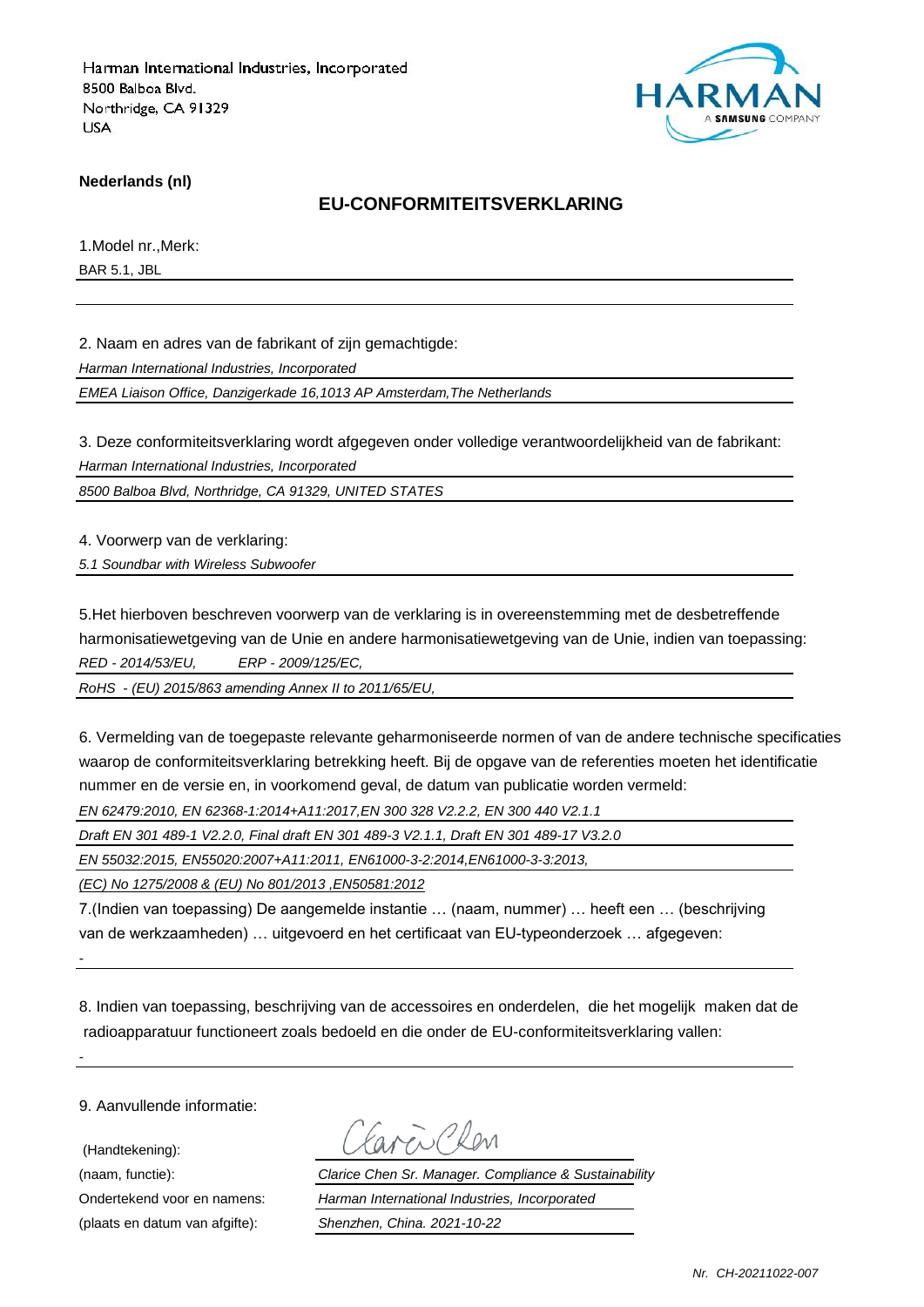

**Română (ro)**

### **DECLARAȚIA UE DE CONFORMITATE**

1. Număr model, marcă:

BAR 5.1, JBL

2. Denumirea și adresa producătorului sau a reprezentantului său autorizat:

*Harman International Industries, Incorporated*

*EMEA Liaison Office, Danzigerkade 16,1013 AP Amsterdam,The Netherlands*

3. Prezenta declarație de conformitate este emisă pe răspunderea exclusivă a producătorului:

*Harman International Industries, Incorporated*

*8500 Balboa Blvd, Northridge, CA 91329, UNITED STATES*

4.Obiectul declarației:

*5.1 Soundbar with Wireless Subwoofer*

5. Obiectul declarației descris mai sus este în conformitate cu legislația relevantă de armonizare a Uniunii: și După caz, alte acte din legislația de armonizare a Uniunii

*RED - 2014/53/EU, ERP - 2009/125/EC,*

*RoHS - (EU) 2015/863 amending Annex II to 2011/65/EU,*

6. Trimiterile la standardele armonizate relevante folosite sau trimiterile la alte specificații tehnice în legătură cu care se declară conformitatea. Referințele sunt enumerate împreună cu numerele de identificare și cu versiunea acestora precum și cu data eliberării, după caz:

*EN 62479:2010, EN 62368-1:2014+A11:2017,EN 300 328 V2.2.2, EN 300 440 V2.1.1*

*Draft EN 301 489-1 V2.2.0, Final draft EN 301 489-3 V2.1.1, Draft EN 301 489-17 V3.2.0*

*EN 55032:2015, EN55020:2007+A11:2011, EN61000-3-2:2014,EN61000-3-3:2013,*

*(EC) No 1275/2008 & (EU) No 801/2013 ,EN50581:2012*

7. După caz, organismul notificat … (denumire, număr) ... a efectuat … (descrierea intervenției) și a emis certificatul de examinare UE de tip:

8. După caz, o descriere a accesoriilor și componentelor, inclusiv a produselor software, care permit echipamentelor radio să functioneze corespunzător și care sunt incluse în declarația de conformitate:

9. Informații suplimentare:

*-*

*-*

(Semnătura):

 $\mathbb{Z}$  Phon

(numele, funcția) : *Clarice Chen Sr. Manager. Compliance & Sustainability* Semnat pentru și în numele: *Harman International Industries, Incorporated* (locul și data emiterii): *Shenzhen, China. 2021-10-22*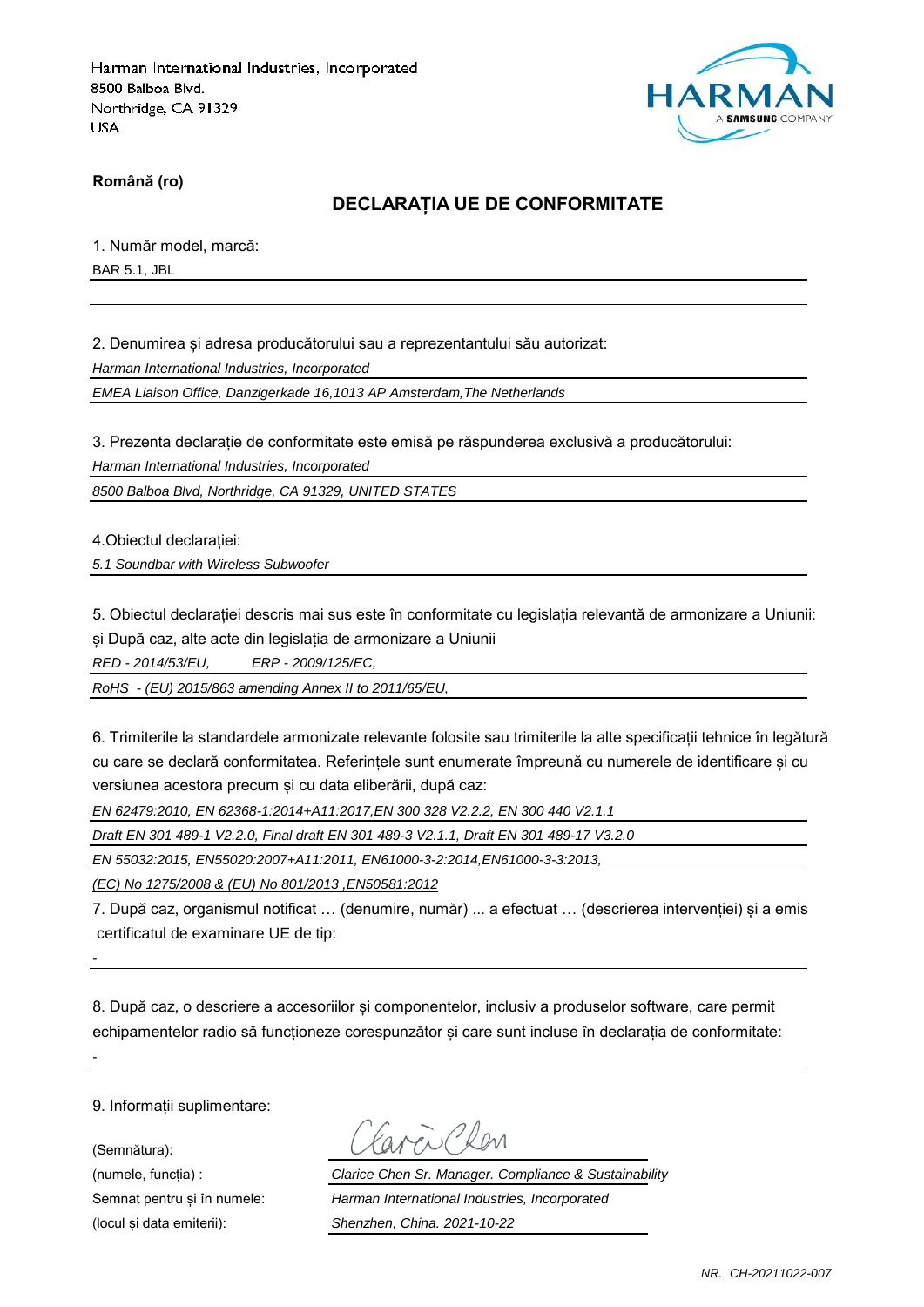

**Suomi (fi)**

### **EU-VAATIMUSTENMUKAISUUSVAKUUTUS**

1. Malli nro.,merkki:

BAR 5.1, JBL

2. Valmistajan tai sen valtuutetun edustajan nimi ja osoite:

*Harman International Industries, Incorporated*

*EMEA Liaison Office, Danzigerkade 16,1013 AP Amsterdam,The Netherlands*

3. Tämä vaatimustenmukaisuusvakuutus on annettu valmistajan yksinomaisella vastuulla:

*Harman International Industries, Incorporated*

*8500 Balboa Blvd, Northridge, CA 91329, UNITED STATES*

4. Vakuutuksen kohde:

*5.1 Soundbar with Wireless Subwoofer*

5. Edellä kuvattu vakuutuksen kohde on asiaa koskevan unionin yhdenmukaistamislainsäädännön vaatimusten mukainen ja Muu unionin yhdenmukaistamissäädös (tapauksen mukaan):

*RED - 2014/53/EU, ERP - 2009/125/EC,*

*RoHS - (EU) 2015/863 amending Annex II to 2011/65/EU,*

6. Viittaus niihin asiaankuuluviin yhdenmukaistettuihin standardeihin, joita on käytetty, tai viittaus muihin teknisiin eritelmiin, joiden perusteella vaatimustenmukaisuusvakuutus on annettu. Viittausten luettelossa on mainittava niiden tunnistenumero ja versio ja tapauksen mukaan antopäivä:

*EN 62479:2010, EN 62368-1:2014+A11:2017,EN 300 328 V2.2.2, EN 300 440 V2.1.1*

*Draft EN 301 489-1 V2.2.0, Final draft EN 301 489-3 V2.1.1, Draft EN 301 489-17 V3.2.0*

*EN 55032:2015, EN55020:2007+A11:2011, EN61000-3-2:2014,EN61000-3-3:2013,*

*(EC) No 1275/2008 & (EU) No 801/2013 ,EN50581:2012*

7. Tapauksen mukaan ilmoitettu laitos … (nimi, numero) … suoritti … (toimenpiteen kuvaus) … ja antoi EU-tyyppitarkastustodistuksen: …

8. Tapauksen mukaan kuvaus lisälaitteista ja osista, myös ohjelmistoista, jotka mahdollistavat radiolaitteen käyttötarkoituksen mukaisen käytön ja jotka EU-vaatimustenmukaisuusvakuutus kattaa:

9. Lisätietoja:

*-*

*-*

(allekirjoitus):

(antamispaikka ja -päivämäärä): *Shenzhen, China. 2021-10-22*

(nimi, tehtävä): *Clarice Chen Sr. Manager. Compliance & Sustainability* Seuraavan puolesta allekirjoittanut: *Harman International Industries, Incorporated*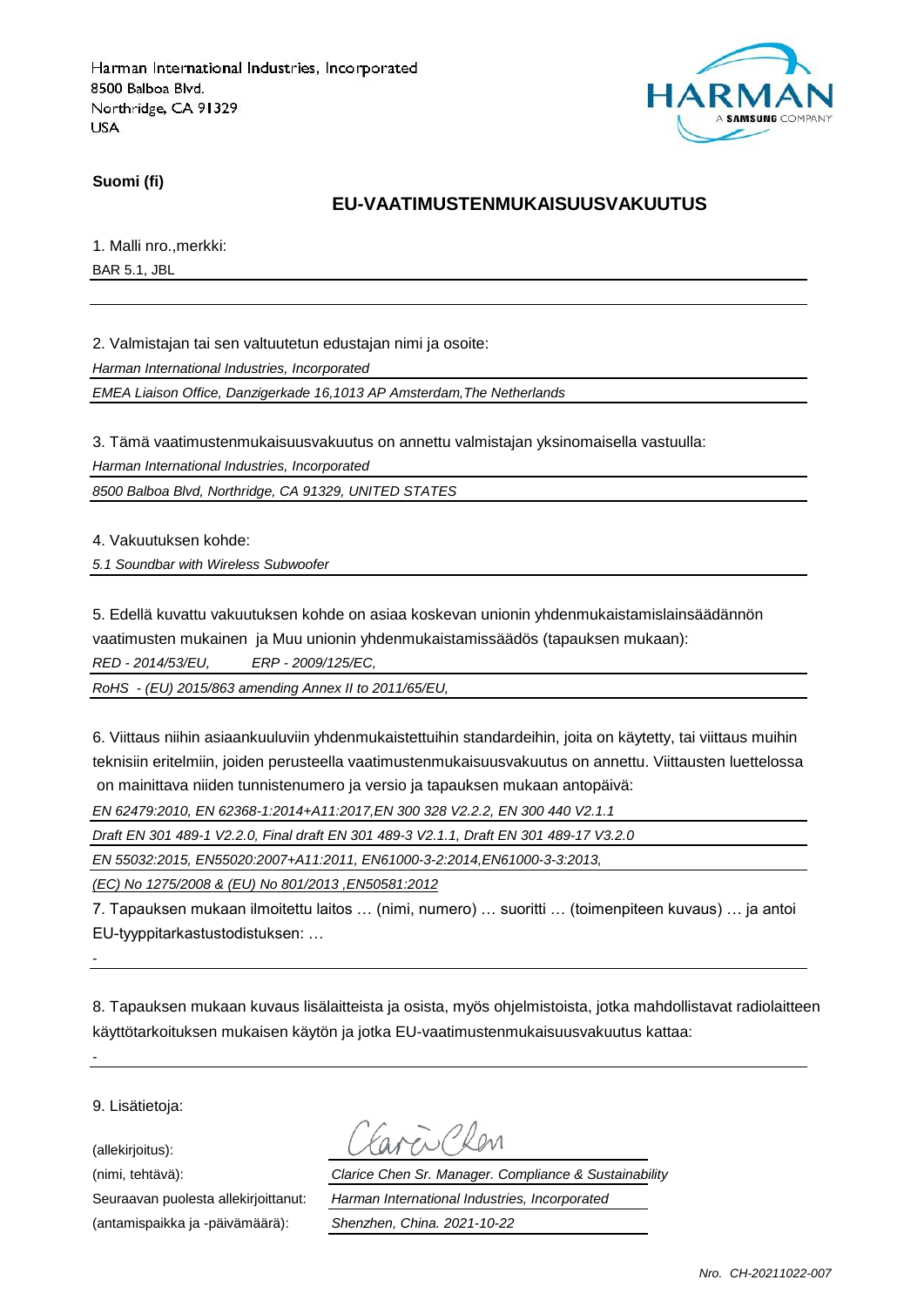

**magyar (hu)**

# **EU-MEGFELELŐSÉGI NYILATKOZAT**

1.Modellazonosító,márka: BAR 5.1, JBL

2. A gyártó vagy meghatalmazott képviselőjének neve és címe:

*Harman International Industries, Incorporated*

*EMEA Liaison Office, Danzigerkade 16,1013 AP Amsterdam,The Netherlands*

3. Ezt a megfelelőségi nyilatkozatot a gyártó kizárólagos felelőssége mellett adják ki:

*Harman International Industries, Incorporated*

*8500 Balboa Blvd, Northridge, CA 91329, UNITED STATES*

4. A nyilatkozat tárgya:

*5.1 Soundbar with Wireless Subwoofer*

5. A fent ismertetett nyilatkozat tárgya megfelel a vonatkozó uniós harmonizációs jogszabályoknak és adott esetben egyéb uniós harmonizációs jogszabály

*RED - 2014/53/EU, ERP - 2009/125/EC,*

*RoHS - (EU) 2015/863 amending Annex II to 2011/65/EU,*

6.Az alkalmazott harmonizált szabványokra való hivatkozás vagy az azokra az egyéb műszaki előírásokra való hivatkozás, amelyekkel kapcsolatban megfelelőségi nyilatkozatot tetteké. A hivatkozásokat az azonosító számokkal együtt és a megfelelő verzió feltüntetésével kell megadni, adott esetben a kiállítás dátumával együtt: *EN 62479:2010, EN 62368-1:2014+A11:2017,EN 300 328 V2.2.2, EN 300 440 V2.1.1*

*Draft EN 301 489-1 V2.2.0, Final draft EN 301 489-3 V2.1.1, Draft EN 301 489-17 V3.2.0*

*EN 55032:2015, EN55020:2007+A11:2011, EN61000-3-2:2014,EN61000-3-3:2013,*

*(EC) No 1275/2008 & (EU) No 801/2013 ,EN50581:2012*

7.A(z) ... (nevű, számú)… bejelentett szervezet adott esetben elvégezte a(z) … (a beavatkozás ismertetése) …, és a következő EU-típusvizsgálati tanúsítványt adta ki:

8. Adott esetben a tartozékok és alkatrészek leírása, ideértve a rádióberendezés rendeltetésszerű használatát lehetővé tévő és az EU-megfelelőségi nyilatkozat hatályába tartozó szoftvereket is:

9. További információk:

(aláírás):

*-*

*-*

(a kiállítás helye és dátuma): *Shenzhen, China. 2021-10-22*

(név, beosztás): *Clarice Chen Sr. Manager. Compliance & Sustainability* nevében megbízásából írták alá: *Harman International Industries, Incorporated*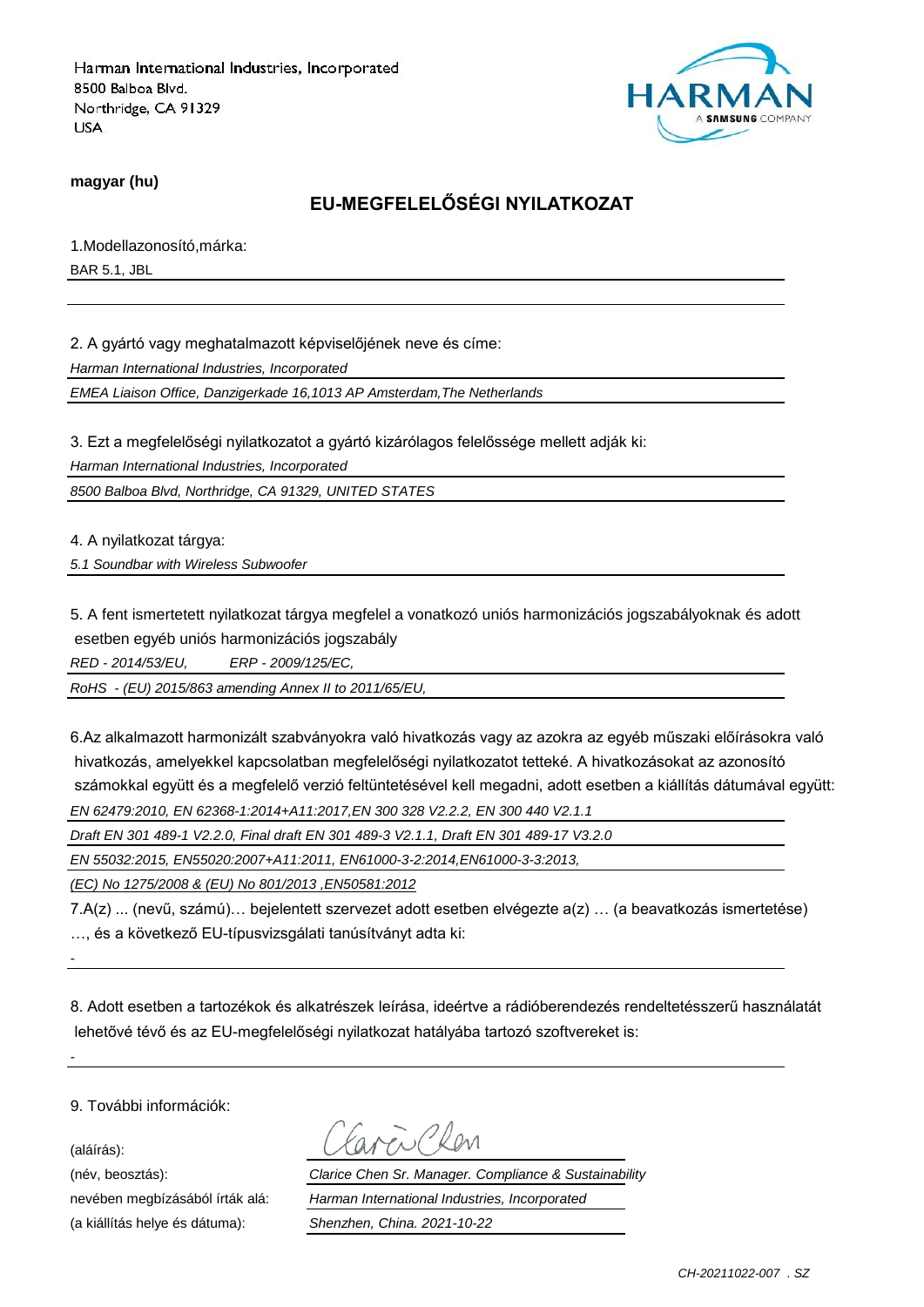

**polski (pl)**

### **DEKLARACJA ZGODNOŚCI UE**

1. Nazwa modelu,Marka: BAR 5.1, JBL

2. Nazwa i adres producenta lub jego upoważnionego przedstawiciela:

*Harman International Industries, Incorporated*

*EMEA Liaison Office, Danzigerkade 16,1013 AP Amsterdam,The Netherlands*

3. Niniejszą deklarację zgodności wydaje się na wyłączną odpowiedzialność producenta:

*Harman International Industries, Incorporated*

*8500 Balboa Blvd, Northridge, CA 91329, UNITED STATES*

4. Przedmiot deklaracji:

*5.1 Soundbar with Wireless Subwoofer*

5.Wymieniony powyżej przedmiot niniejszej deklaracji jest zgodny z odnośnymi wymaganiami unijnego prawodawstwa harmonizacyjnego i innym unijnym prawodawstwem harmonizacyjnym, w stosownych przypadkach:

*RED - 2014/53/EU, ERP - 2009/125/EC,*

*RoHS - (EU) 2015/863 amending Annex II to 2011/65/EU,*

6. Odwołania do odnośnych norm zharmonizowanych, które zastosowano, lub do innych specyfikacji technicznych,w stosunku do których deklarowana jest zgodność. Odwołania muszą być podane wraz z ich numerami identyfika cyjnymi i wersjami oraz w stosownych przypadkach z datą wydania:

*EN 62479:2010, EN 62368-1:2014+A11:2017,EN 300 328 V2.2.2, EN 300 440 V2.1.1*

*Draft EN 301 489-1 V2.2.0, Final draft EN 301 489-3 V2.1.1, Draft EN 301 489-17 V3.2.0*

*EN 55032:2015, EN55020:2007+A11:2011, EN61000-3-2:2014,EN61000-3-3:2013,*

*(EC) No 1275/2008 & (EU) No 801/2013 ,EN50581:2012*

7. W stosownych przypadkach, jednostka notyfikowana … (nazwa, numer) … przeprowadziła … (opis interwencji) … i wydała certyfikat badania typu UE:

8.W stosownych przypadkach, opis elementów dodatkowych lub komponentów, w tym oprogramowania , które umoż liwiają działanie urządzenia radiowego zgodnie z przeznaczeniem i które są objęte deklaracją zgodności UE:

9. Informacje dodatkowe:

*-*

*-*

(podpis):

Caren Chen

(imię i nazwisko, stanowisko): *Clarice Chen Sr. Manager. Compliance & Sustainability* Podpisano w imieniu: *Harman International Industries, Incorporated* (miejsce i data wydania): *Shenzhen, China. 2021-10-22*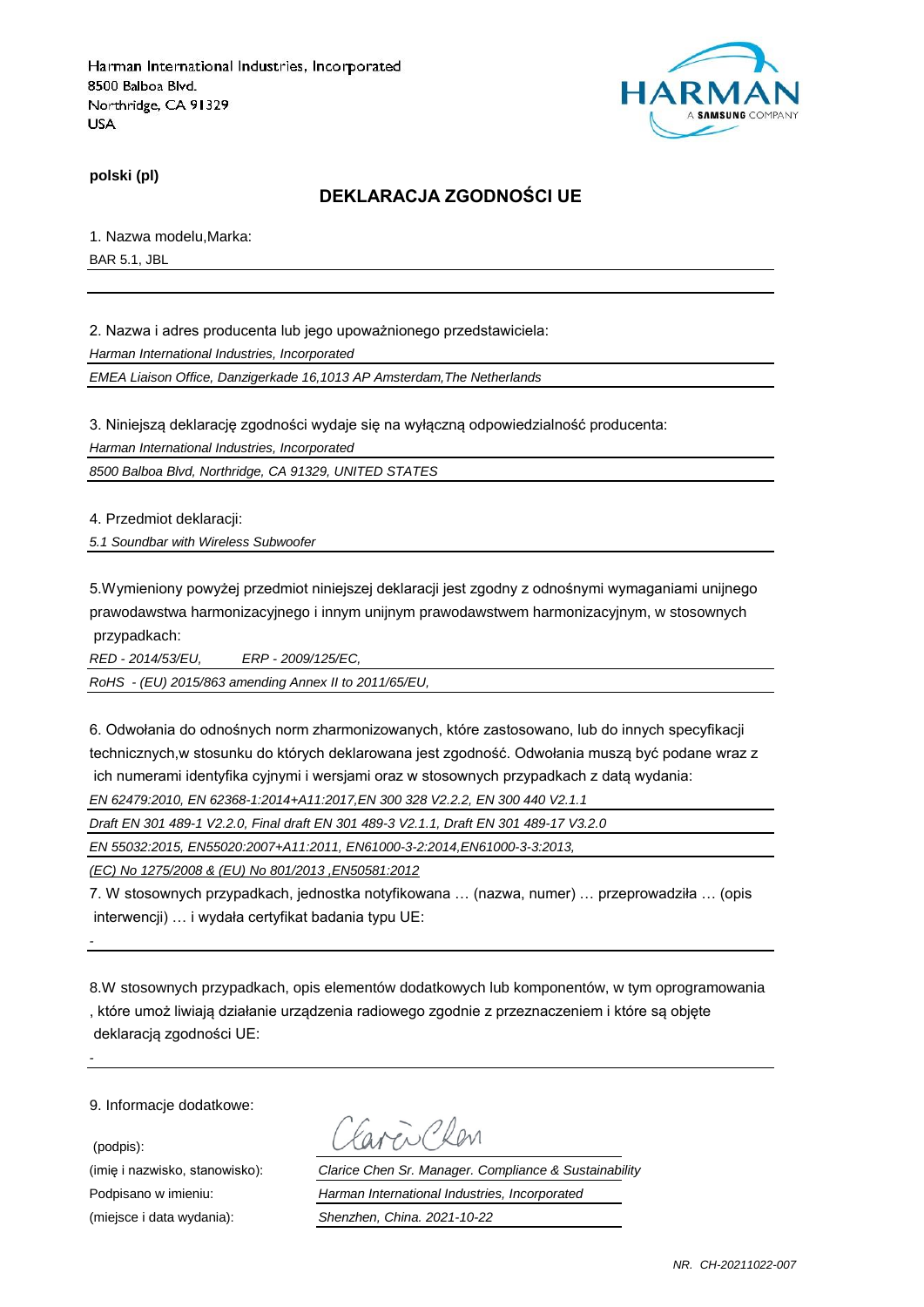

**slovenčina (sk)**

## **EÚ VYHLÁSENIE O ZHODE**

1.Číslo modelu,brand: BAR 5.1, JBL

2. Meno a adresa výrobcu alebo jeho splnomocneného zástupcu:

*Harman International Industries, Incorporated*

*EMEA Liaison Office, Danzigerkade 16,1013 AP Amsterdam,The Netherlands*

3. Toto vyhlásenie o zhode sa vydáva na výhradnú zodpovednosť výrobcu.:

*Harman International Industries, Incorporated*

*8500 Balboa Blvd, Northridge, CA 91329, UNITED STATES*

4.Predmet vyhlásenia:

*5.1 Soundbar with Wireless Subwoofer*

5. Uvedený predmet vyhlásenia je v zhode s príslušnými harmonizačnými právnymi predpismi Únie a Prípadne ďalšie harmonizačné právne predpisy Únie:

*RED - 2014/53/EU, ERP - 2009/125/EC,*

*RoHS - (EU) 2015/863 amending Annex II to 2011/65/EU,*

6. Odkazy na príslušné použité harmonizované normy alebo odkazy na iné technické špecifikácie, v súvislosti s ktorými sa zhoda vyhlasuje. V rámci odkazov sa musí uviesť identifikačné číslo a verzia a prípadne dátum vydania:

*EN 62479:2010, EN 62368-1:2014+A11:2017,EN 300 328 V2.2.2, EN 300 440 V2.1.1*

*Draft EN 301 489-1 V2.2.0, Final draft EN 301 489-3 V2.1.1, Draft EN 301 489-17 V3.2.0*

*EN 55032:2015, EN55020:2007+A11:2011, EN61000-3-2:2014,EN61000-3-3:2013,*

*(EC) No 1275/2008 & (EU) No 801/2013 ,EN50581:2012*

7. Prípadne: notifikovaný orgán … (názov, číslo) … vykonal … (opis zásahu) … a vydal certifikát EÚ skúšky typu:

*-*

*-*

8. V príslušných prípadoch opis príslušenstva a komponentov vrátane softvéru, ktoré umožňujú rádiovému zariadeniu fungovať v súlade so zamýšľaným účelom, a na ktoré sa vzťahuje EÚ vyhlásenie o zhode:

9. Doplňujúce informácie:

(podpis):

(meno, funkcia): *Clarice Chen Sr. Manager. Compliance & Sustainability* Podpísané za a v mene: *Harman International Industries, Incorporated* (miesto a dátum vydania): *Shenzhen, China. 2021-10-22*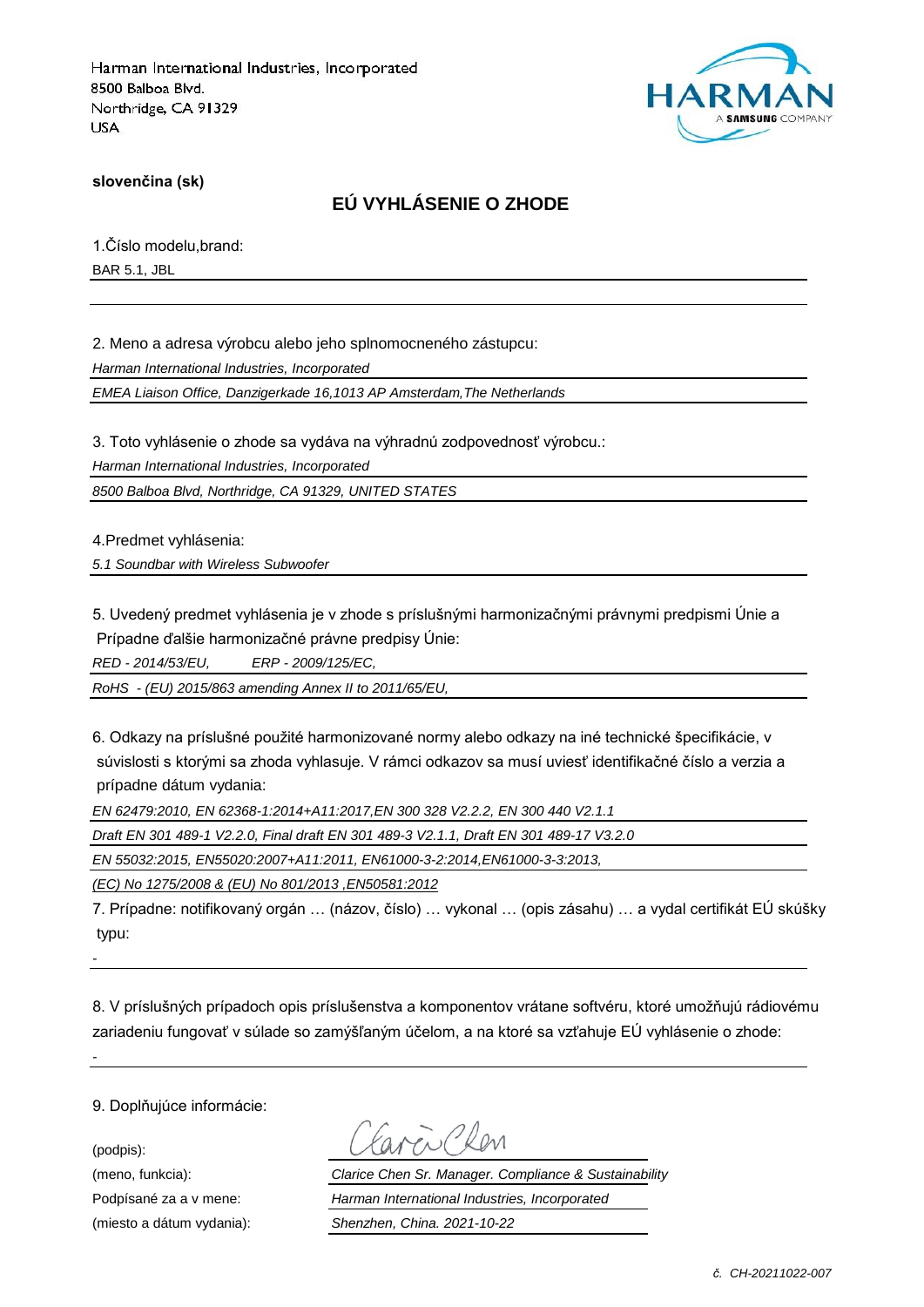

**svenska (sv)**

# **EU-FÖRSÄKRAN OM ÖVERENSSTÄMMELSE**

1. Modell nr.,varumärke**:**

BAR 5.1, JBL

2. Namn på och adress till tillverkaren eller dennes representant:

*Harman International Industries, Incorporated*

*EMEA Liaison Office, Danzigerkade 16,1013 AP Amsterdam,The Netherlands*

3. Denna försäkran om överensstämmelse utfärdas på tillverkarens eget ansvar:

*Harman International Industries, Incorporated*

*8500 Balboa Blvd, Northridge, CA 91329, UNITED STATES*

4. Föremål för försäkran:

*5.1 Soundbar with Wireless Subwoofer*

5. Föremålet för försäkran ovan överensstämmer med den relevanta unionslagstiftningen om harmon -isering och Annan harmoniserad unionslagstiftning i förekommande fall

*RED - 2014/53/EU, ERP - 2009/125/EC,*

*RoHS - (EU) 2015/863 amending Annex II to 2011/65/EU,*

6.Hänvisningar till de relevanta harmoniserade standarder som använts eller hänvisningar till andra tekniska specifikationer enligt vilka överensstämmelsen försäkras. Hänvisningar måste förtecknas tillsammans med identifieringsnummer och version och i förekommande fall datum för utfärdande:

*EN 62479:2010, EN 62368-1:2014+A11:2017,EN 300 328 V2.2.2, EN 300 440 V2.1.1*

*Draft EN 301 489-1 V2.2.0, Final draft EN 301 489-3 V2.1.1, Draft EN 301 489-17 V3.2.0*

*EN 55032:2015, EN55020:2007+A11:2011, EN61000-3-2:2014,EN61000-3-3:2013,*

*(EC) No 1275/2008 & (EU) No 801/2013 ,EN50581:2012*

7. I tillämpliga fall: det anmälda organet ... (namn, nummer) ... har utfört ... (beskrivning av åtgärd) ... och utfärdat EU- typprovningsintyg:

8. I förekommande fall en beskrivning av tillbehör och komponenter, inklusive programvara, som gör det möjligt för radioutrustningen att fungera som avsett och som täcks av en EU-försäkran om överensstämmelse:

9. Ytterligare information:

(namnteckning):

*-*

*-*

Carcio Clev

(namn, befattning): *Clarice Chen Sr. Manager. Compliance & Sustainability* Undertecknat för: *Harman International Industries, Incorporated* (ort och datum) *Shenzhen, China. 2021-10-22*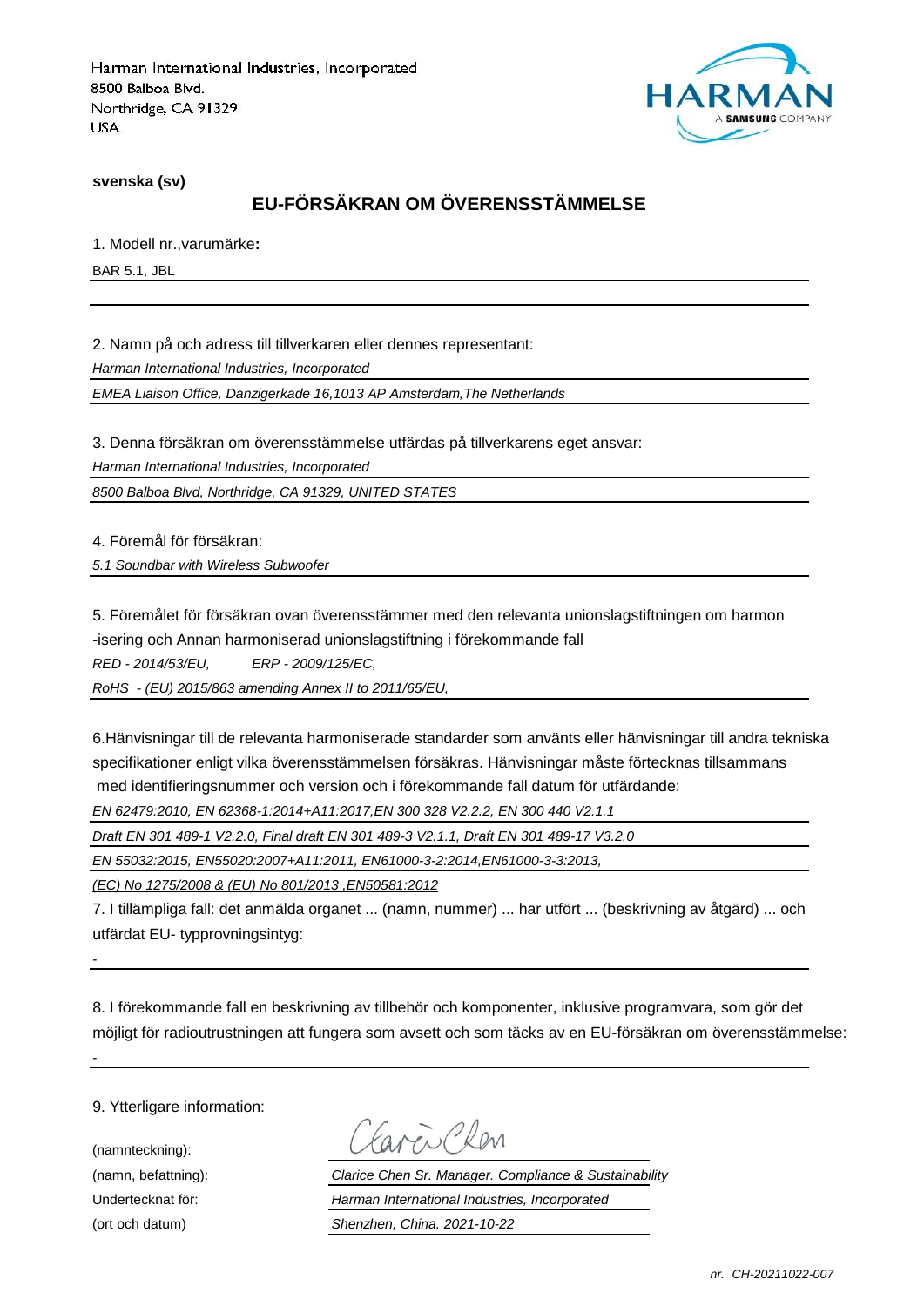

#### **Malti (mt)**

## **DIKJARAZZJONI TA' KONFORMITÀ TAL-UE**

1.Il-mudell Nru.,marka: BAR 5.1, JBL

2. L-isem u l-indirizz tal-manifattur jew tar-rappreżentant awtorizzat tiegħu:

*Harman International Industries, Incorporated*

*EMEA Liaison Office, Danzigerkade 16,1013 AP Amsterdam,The Netherlands*

3. Din id-dikjarazzjoni tal-konformità tinħareg taħt ir-responsabbiltà unika tal-manifattur:

*Harman International Industries, Incorporated*

*8500 Balboa Blvd, Northridge, CA 91329, UNITED STATES*

4.L-għan tad-dikjarazzjoni:

*5.1 Soundbar with Wireless Subwoofer*

5. L-għan tad-dikjarazzjoni deskritt hawn fuq huwa konformi mal-leġiżlazzjoni ta' armonizzazzjoni rilevanti tal -Unjon u Leġiżlazzjoni dwar l-armonizzazzjoni oħra tal-Unjoni meta tkun applikabbli

*RED - 2014/53/EU, ERP - 2009/125/EC,*

*RoHS - (EU) 2015/863 amending Annex II to 2011/65/EU,*

6. Ir-referenzi għall-istandards armonizzati rilevanti li ntużaw, jew ir-referenzi għall-ispeċifikazzjonijiet tekniċi l-oħrajn li skonthom qed tiġi ddikjarata l-konformità: Ir-referenzi jridu jiġu elenkati bin-numru tal-identifikazzjoni u l-verżjoni tagħhom u, fejn applikabbli, id-data tal-ħruġ:

*EN 62479:2010, EN 62368-1:2014+A11:2017,EN 300 328 V2.2.2, EN 300 440 V2.1.1*

*Draft EN 301 489-1 V2.2.0, Final draft EN 301 489-3 V2.1.1, Draft EN 301 489-17 V3.2.0*

*EN 55032:2015, EN55020:2007+A11:2011, EN61000-3-2:2014,EN61000-3-3:2013,*

*(EC) No 1275/2008 & (EU) No 801/2013 ,EN50581:2012*

7.Meta applikabbli, il-korp notifikat … (l-isem, in-numru) … wettaq… (deskrizzjoni tal-intervent) … u ħareġ iċ-ċertifikat tal-eżami tat-tip tal-UE:

8. Fejn applikabbli, deskrizzjoni tal-aċċessorji u il-komponenti, inkluż is-softwer, li jippermettu t-tagħmir tar -radju jopera kif intiż u koperti mid-dikjarazzjoni tal-konformità tal-UE:

9. Informazzjoni addizzjonali:

(firma):

*-*

*-*

aven Clen

(isem, funzjoni): *Clarice Chen Sr. Manager. Compliance & Sustainability* Iffirmat għal u f'isem: *Harman International Industries, Incorporated* (post u data tal-ħruġ): *Shenzhen, China. 2021-10-22*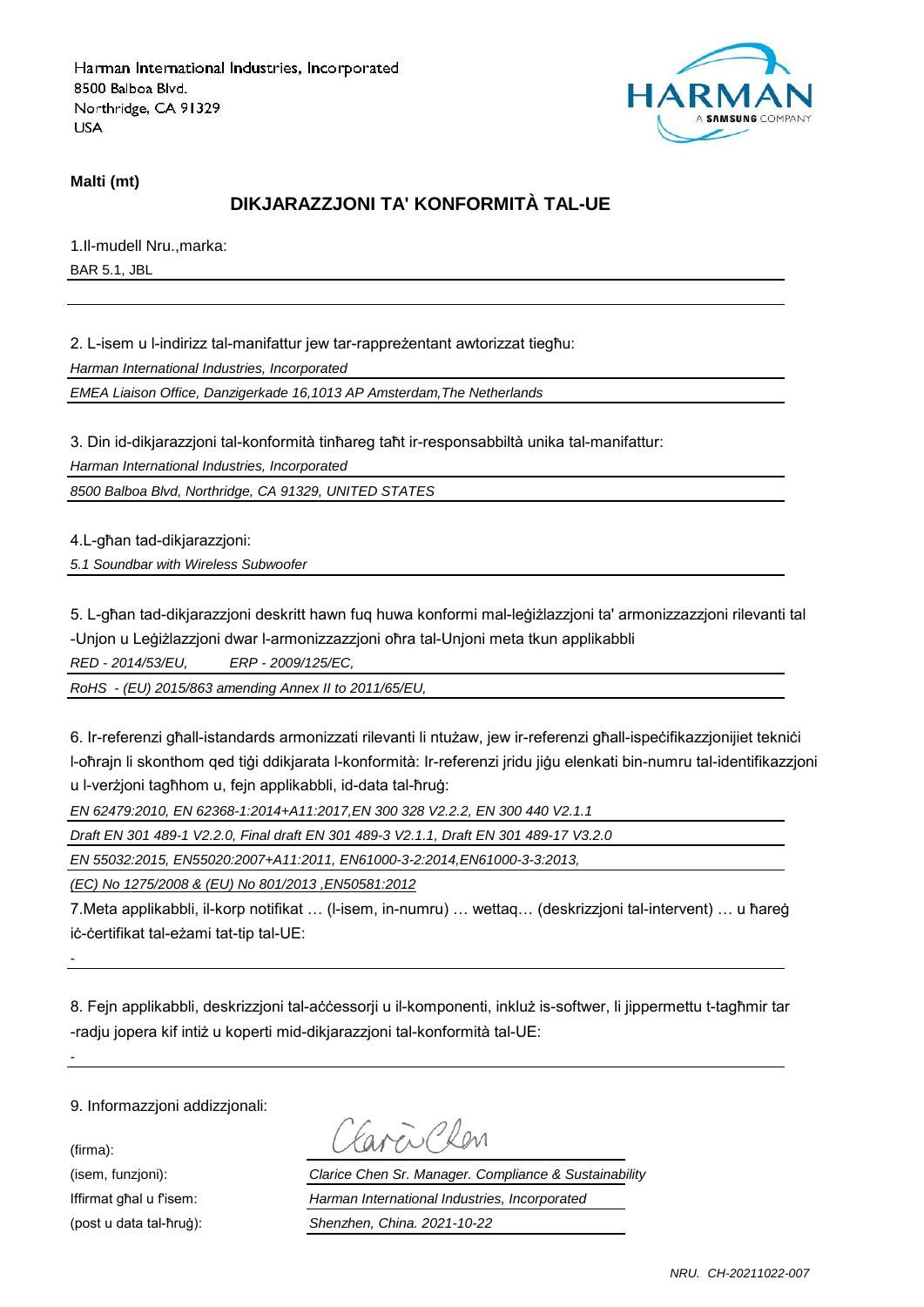

**português (pt)**

### **DECLARAÇÃO UE DE CONFORMIDADE**

1. Modelo Nº.,marca:

BAR 5.1, JBL

2. Nome e endereço do fabricante ou do respetivo mandatário:

*Harman International Industries, Incorporated*

*EMEA Liaison Office, Danzigerkade 16,1013 AP Amsterdam,The Netherlands*

3. A presente declaração de conformidade é emitida sob a exclusiva responsabilidade do fabricante:

*Harman International Industries, Incorporated*

*8500 Balboa Blvd, Northridge, CA 91329, UNITED STATES*

4. Objeto da declaração:

*5.1 Soundbar with Wireless Subwoofer*

5.O objeto da declaração acima mencionada está em conformidade com a legislação de harmonização da União aplicável, Outra legislação de harmonização da União, se aplicável:

*RED - 2014/53/EU, ERP - 2009/125/EC,*

*RoHS - (EU) 2015/863 amending Annex II to 2011/65/EU,*

6. Referências às normas harmonizadas aplicáveis utilizadas ou às outras especificações técnicas em relação às quais a conformidade é declarada. As referências devem ser enumeradas com os respetivos números de identificação e versão e, se for caso disso, a data de emissão:

*EN 62479:2010, EN 62368-1:2014+A11:2017,EN 300 328 V2.2.2, EN 300 440 V2.1.1*

*Draft EN 301 489-1 V2.2.0, Final draft EN 301 489-3 V2.1.1, Draft EN 301 489-17 V3.2.0*

*EN 55032:2015, EN55020:2007+A11:2011, EN61000-3-2:2014,EN61000-3-3:2013,*

*(EC) No 1275/2008 & (EU) No 801/2013 ,EN50581:2012*

7. Se aplicável, o organismo notificado: (nome, número)... efetuou… (descrição da intervenção)… e emitiu o certificado de exame UE de tipo:

8. Se aplicável, descrição dos acessórios e/ou componentes, incluindo o software, que permitem que o equipamento de rádio funcione conforme o pretendido, abrangidos pela declaração UE de conformidade:

9. Informações complementares:

(assinatura):

*-*

*-*

(nome, cargo) : *Clarice Chen Sr. Manager. Compliance & Sustainability* Assinado por e em nome de: *Harman International Industries, Incorporated* (local e data de emissão) *Shenzhen, China. 2021-10-22*